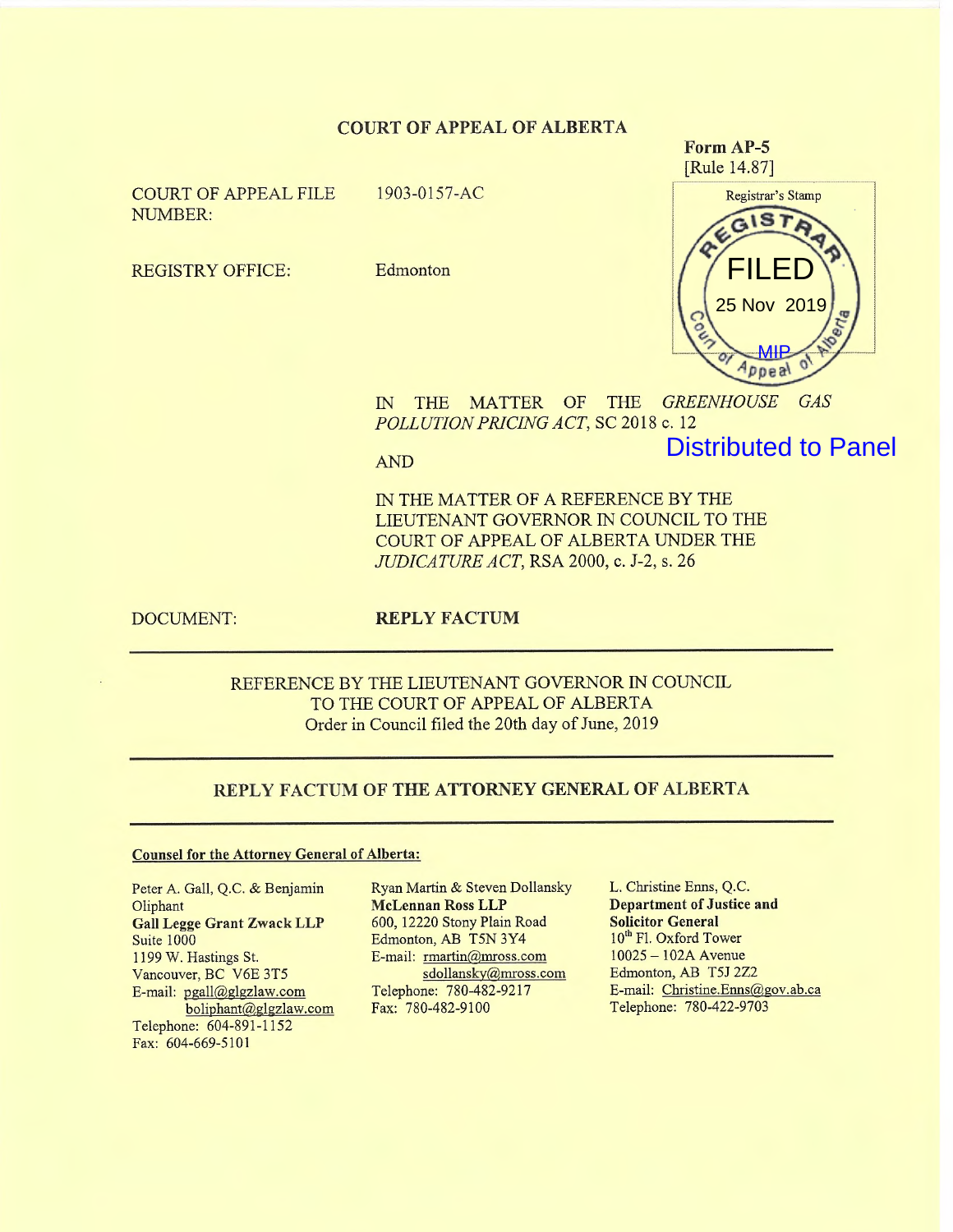#### **Counsel for the Attorney General of Canada:**

Department of Justice Canada Prairie Region 301 – 310 Broadway Winnipeg, MB, R3C 0S6

- and -

120 Adelaide Street West Suite 400 Toronto, ON, M5H 1T1

Sharlene M. Telles-Langdon Phone: 204-983-0862 Fax: 204-984-8495 Email: [sharlene.telles-langdon@justice.gc.ca](mailto:sharlene.telles-langdon@justice.gc.ca)

Christine E. Mohr Phone: 647-256-7538 Email: [Christine.Mohr@justice.gc.ca](mailto:Christine.Mohr@justice.gc.ca)

Ned Djordjevic Phone: 647-256-0706 Fax: 416-954-8982 Email: [ned.djordjevic@justice.gc.ca](mailto:ned.djordjevic@justice.gc.ca) J. Neil Goodridge Phone: 204-984-7579 Fax: 204-984-5910 Email: [neil.goodridge@justice.gc.ca](mailto:neil.goodridge@justice.gc.ca)

Mary C. Matthews Phone: 647-256-0766 Fax: 416-954-8982 Email: [mary.matthews@justice.gc.ca](mailto:mary.matthews@justice.gc.ca)

Beth Tait Phone: 204-983-2071 Fax: 204-984-6488 Email: [beth.tait@justice.gc.ca](mailto:beth.tait@justice.gc.ca) 

#### **Counsel for the Attorney General Intervenors:**

## **Attorney General of Saskatchewan** Ministry of Justice and Attorney General of Saskatchewan

820-1874 Scarth Street Regina, SK, S4P 4B3

P. Mitch McAdam Q.C. Phone: 306-787-7846 Fax: 306-787-9111 Email: [mitch.mcadam@gov.sk.ca](mailto:mitch.mcadam@gov.sk.ca)

Alan F. Jacobson Phone: 306-787-1087 Fax: 306-787-9111 Email: [alan.jacobson@gov.sk.ca](mailto:alan.jacobson@gov.sk.ca)

#### **Attorney General of Ontario**

Constitutional Law Branch 720 Bay Street, 4<sup>th</sup> Floor Toronto, ON, M7A 2S9 Phone: 416-326-3840 Fax: 416-326-4015

Joshua Hunter Email: [Joshua.hunter@ontario.ca](mailto:Joshua.hunter@ontario.ca)

Padraic J. Ryan Email: [padraic.ryan@ontario.ca](mailto:padraic.ryan@ontario.ca)

Aud Ranalli Email: [aud.ranalli@ontario.ca](mailto:aud.ranalli@ontario.ca)

#### **Counsel for the Intervenors:**

**Attorney General of British Columbia** P.O. Box 9280 Stn Prov Govt Victoria, BC, V8W 9J7

J. Gareth Morley Phone: 250-952-7644 Fax: 250-356-9154 Email: [gareth.morley@gov.bc.ca](mailto:gareth.morley@gov.bc.ca)

Jacqueline D. Hughes Phone: 604-660-4602 Fax: 604-660-6797 Email: [jacqueline.hughes@gov.bc.ca](mailto:jacqueline.hughes@gov.bc.ca)

# **Attorney General of New Brunswick**

Legal Services Branch Constitutional Unit P.O. Box 6000, Stn. A. 675 King Street, Suite 2018 Fredericton, NB, E3B 5H1

William E. Gould Phone: 506-453-2222 Fax: 506-453-3275 Email: [william.gould@gnb.ca](mailto:william.gould@gnb.ca)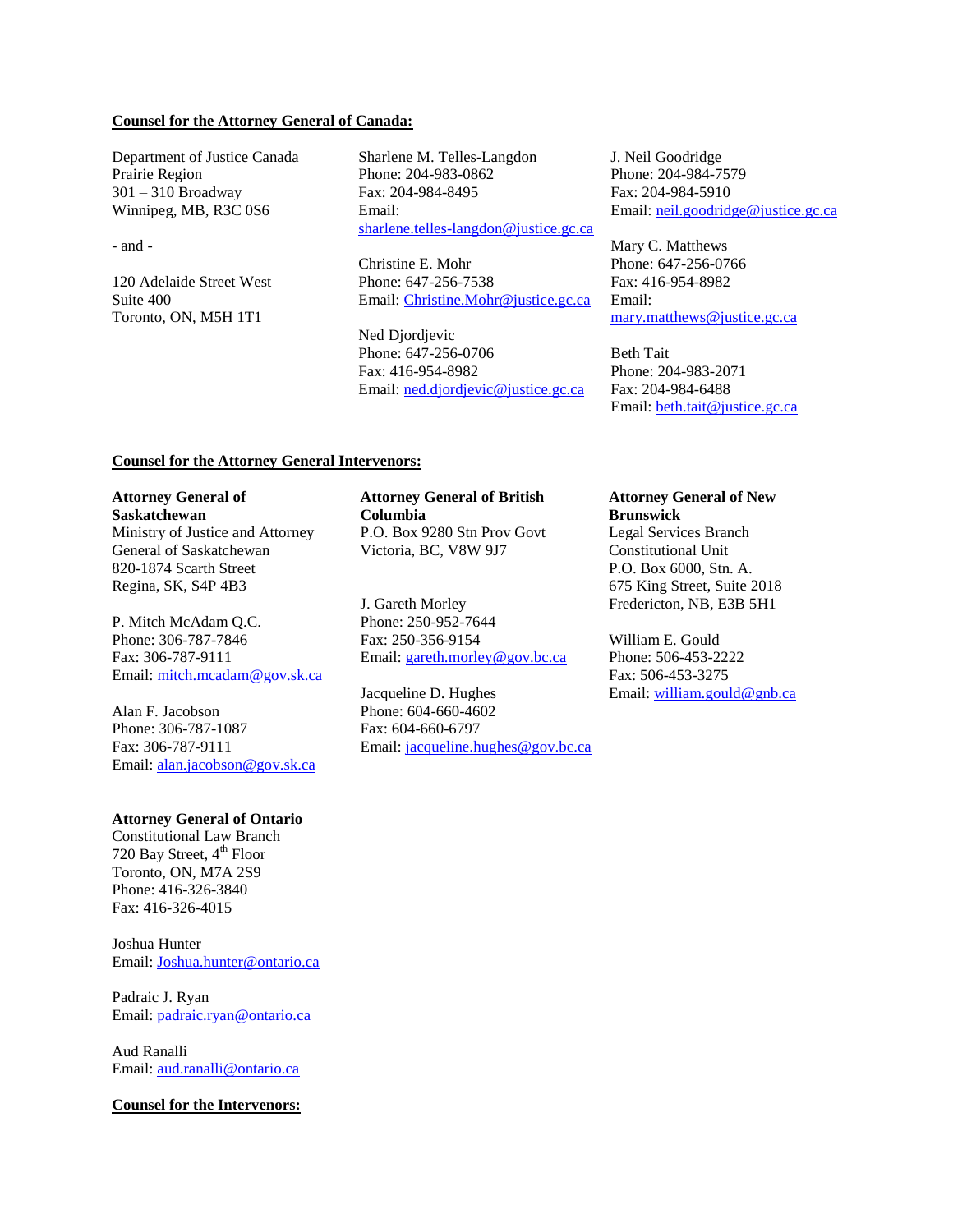#### **Assembly of First Nations**

55 Metcalfe Street, Suite 1600 Ottawa, ON K1P 6L5 Phone: 613-241-6789 Fax: 613-241-5808

### Stuart Wuttke Email: [swuttke@afn.ca](mailto:swuttke@afn.ca)

Adam Williamson Email: [awilliamson@afn.ca](mailto:awilliamson@afn.ca)

#### **Athabasca Chipewyan First Nation**

Ecojustice Environmental Law Clinic at the University of Ottawa 216 – 1 Stewart Street Ottawa, ON K1N 6N5 Phone: 613-562-5800, ext 5225 Fax: 613-562-5319

Amir Attaran Email: [aattaran@ecojustice.ca](mailto:aattaran@ecojustice.ca)

Matt S. Hulse E[: mhulse@woodwardandcompany.com](mailto:mhulse@woodwardandcompany.com)

#### **Canadian Public Health Association**

Gowling WLG (Canada) LLP Suite 1600, 1 First Canadian Place, 100 King Street West Toronto, ON M5X 1G5 Phone: 416-862-5778 Fax: 416-862-7661

Jennifer L. King Email: [Jennifer.king@gowlingwlg.com](mailto:Jennifer.king@gowlingwlg.com)

Liane E. Langstaff Email: [Liane.langstaff@gowlingwlg.com](mailto:Liane.langstaff@gowlingwlg.com)

Robin A. Dean Email: [rdean@jfklaw.ca](mailto:rdean@jfklaw.ca)

#### **Canadian Taxpayers Federation**

Crease Harman LLP Barrisers and Solicitors 800 – 1070 Douglas Street Victoria, BC V8W 2C4 Phone: 250-388-5421 Fax: 250-388-4294

R. Bruce E. Halsor, Q.C. Email: [bhallsor@crease.com](mailto:bhallsor@crease.com)

Dr. Charles I. Lugosi Email: [dr.charles.lugosi@crease.com](mailto:dr.charles.lugosi@crease.com)

Kevin Bellis Email: [kbellis@crease.com](mailto:kbellis@crease.com)

## **International Emissions Trading Association**

DeMarco Allan LLP 333 Bay Street, Suite 625 Toronto, ON M5H 2R2 Phone: 647-991-1190 Fax: 1-888-734-9459

Lisa E. DeMarco Email: [lisa@demarcoallan.com](mailto:lisa@demarcoallan.com)

Jonathan McGillivray E: [jonathan@demarcoallan.com](mailto:jonathan@demarcoallan.com)

## **Climate Justice,** *et al.*

Stockdale Law Barristers and Solicitors 416 21 Street E, Suite 207 Saskatoon, SK S7K 0C2 Phone: 306-529-3001 Fax: 306-931-9889

Jonathan Stockdale Email: [jonathan@stockdalelaw.ca](mailto:jonathan@stockdalelaw.ca)

Taylor-Anne L. Yee Email: [taylor@stockdalelaw.ca](mailto:taylor@stockdalelaw.ca)

Larry Kowalchuk Email: [larry@kowalchuklaw.ca](mailto:larry@kowalchuklaw.ca)

#### **Saskatchewan Power Incorporated & SaskEnergy Incorporated** McKercher LLP Barristers & Solicitors 374 Third Avenue South Saskatoon, SK S7K 1M5

Phone: 306-664-1277 Fax: 306-653-2669

David M.A. Stack, Q.C. Email: [d.stack@mckercher.ca](mailto:d.stack@mckercher.ca)

### **David Suzuki Foundation**

Ecojustice Environmental Law Clinic at the University of Ottawa 216 – 1 Stewart Street Ottawa, ON K1N 6N5 Phone: 613-562-5800, ext 5225 Fax: 613-562-5319

Joshua Ginsberg Email: [jginsberg@ecojustice.ca](mailto:jginsberg@ecojustice.ca)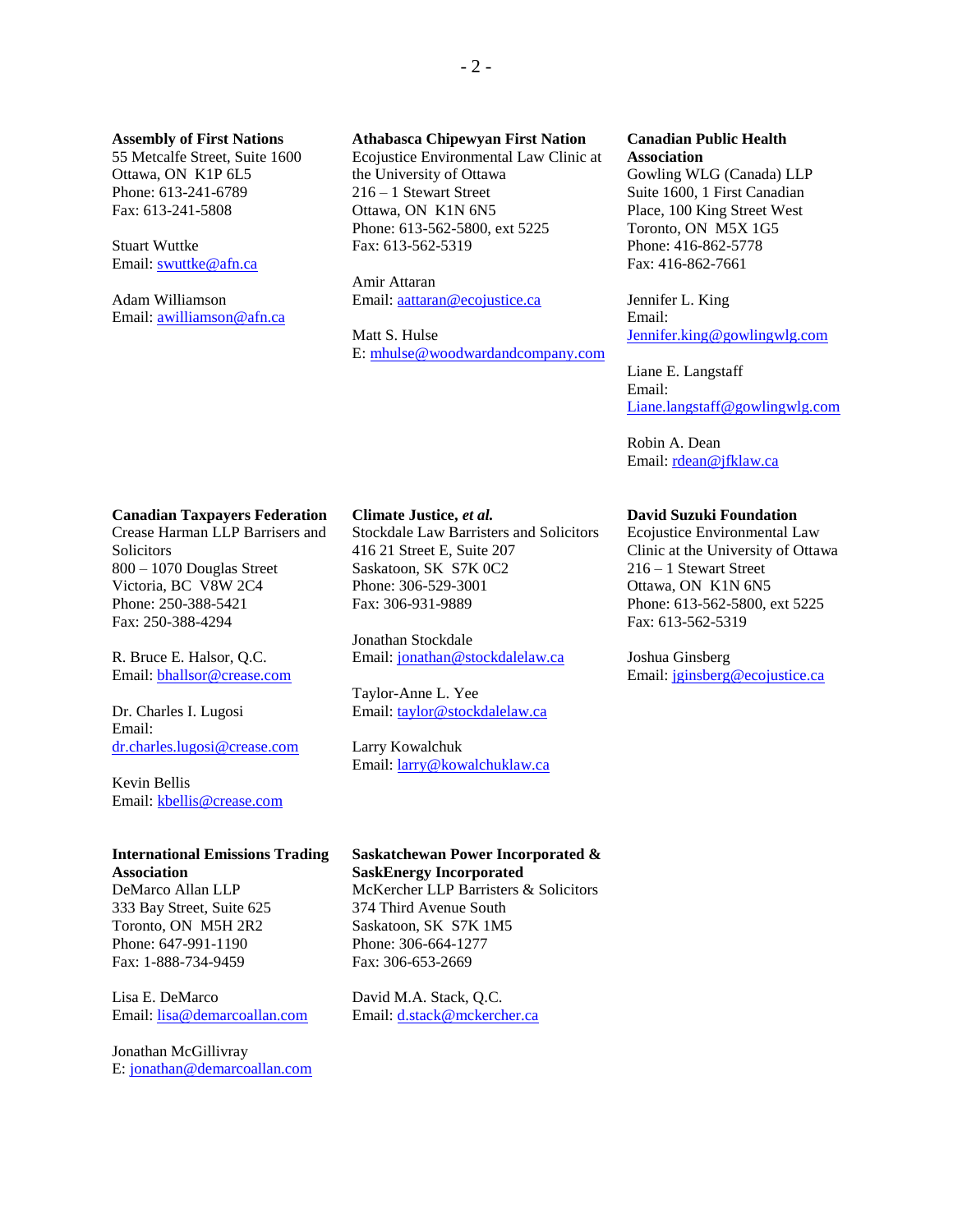# **TABLE OF CONTENTS**

| I.                          |  |  |  |
|-----------------------------|--|--|--|
| П.                          |  |  |  |
| A.                          |  |  |  |
| <b>B.</b>                   |  |  |  |
| C.                          |  |  |  |
| D.                          |  |  |  |
| E.                          |  |  |  |
| F.                          |  |  |  |
| G.                          |  |  |  |
| Ш.                          |  |  |  |
| A.                          |  |  |  |
| <b>B.</b>                   |  |  |  |
| $\mathcal{C}$ .             |  |  |  |
| <b>TABLE OF AUTHORITIES</b> |  |  |  |

# **TABLE OF LEGISLATION**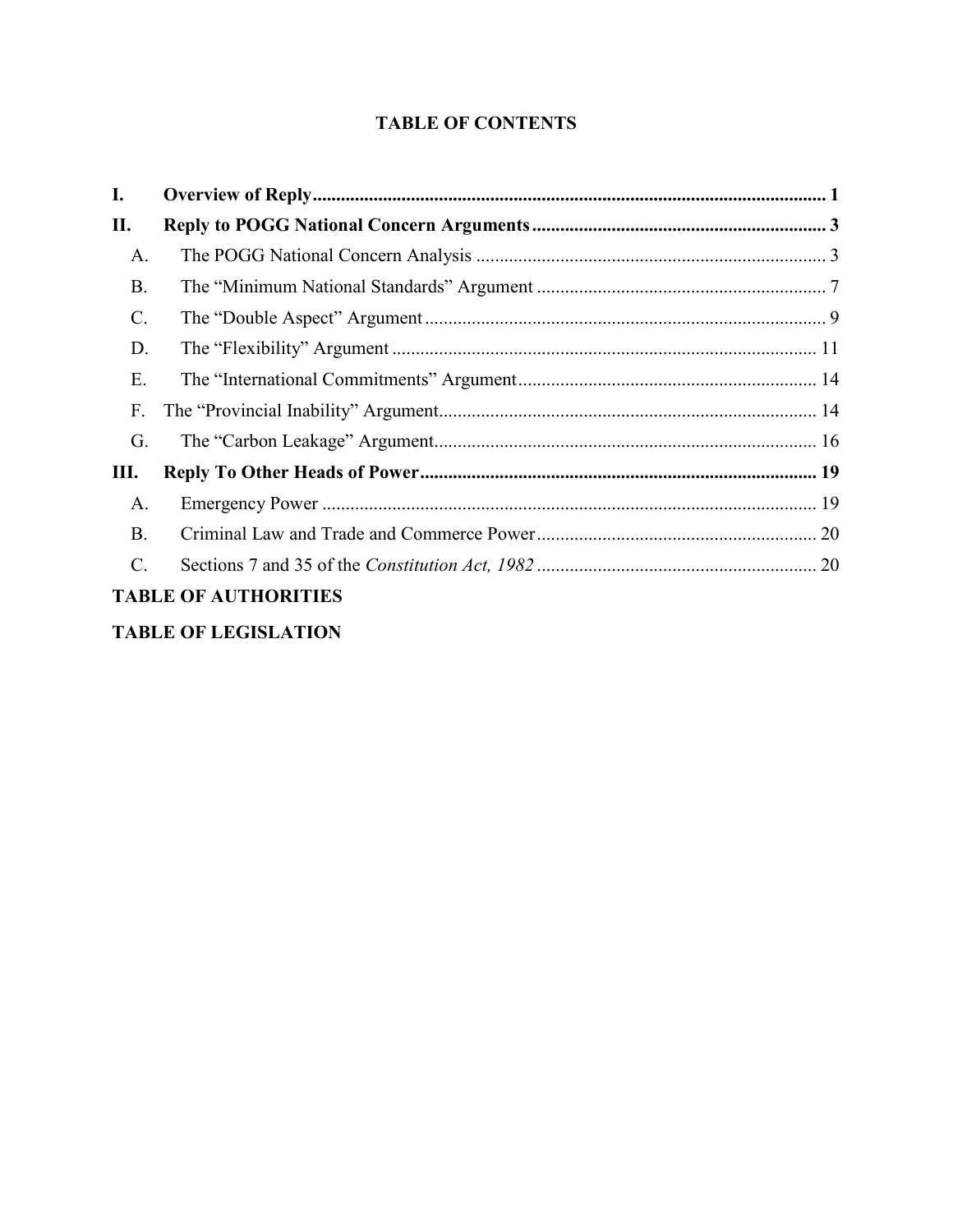### **I. OVERVIEW OF REPLY**

1. All parties in this case agree that the provinces have both the constitutional jurisdiction and practical ability to regulate GHG emissions from provincial entities, businesses, and industries.

2. The provinces have exercised this jurisdiction, including by establishing various forms of carbon pricing mechanisms, in the manner they deem appropriate for their own unique environmental, economic, and social circumstances.

3. Canada seeks to strip the provinces of their jurisdiction in this area by claiming a permanent supervisory power over provincial GHG emissions policies.

4. The *GGPPA* is built on the premise that the federal government is the best judge of what is required in each province, and can therefore assume provincial jurisdiction with respect to this matter if the provinces do not comply with the federal government's directions.

5. If permitted to stand, this will destroy the fundamental principle of federalism that underlies Canada's Constitution: that the provinces are co-ordinate with, not subordinate to, the federal government when exercising their constitutional jurisdiction.

6. Canada and the supporters of the *GGPPA* say that there are two factors that justify this rewriting of our federal system – first, the importance of reducing GHG emissions, and second, that carbon pricing is the necessary means by which to do this.

7. There is no dispute that reducing GHG emissions is a matter of pressing importance. However, this case arises because of genuine policy disagreements over how to accomplish that common objective, and who has the final say over provincial GHG emissions policies.

8. And no party before this court disputes that carbon pricing can lead to a reduction in emissions. Indeed, most provinces have independently adopted forms of carbon pricing. Alberta in particular has embraced carbon pricing for over a decade, applying it to the primary source of GHG emissions in Alberta: large industrial emitters.

9. However, the extent to which provinces rely on carbon pricing as opposed to other policy measures, as well as the type, scope, application, and stringency of any carbon pricing mechanisms, are fundamentally policy choices involving difficult policy trade-offs, the impacts of which will vary from province to province depending on their unique local circumstances.

1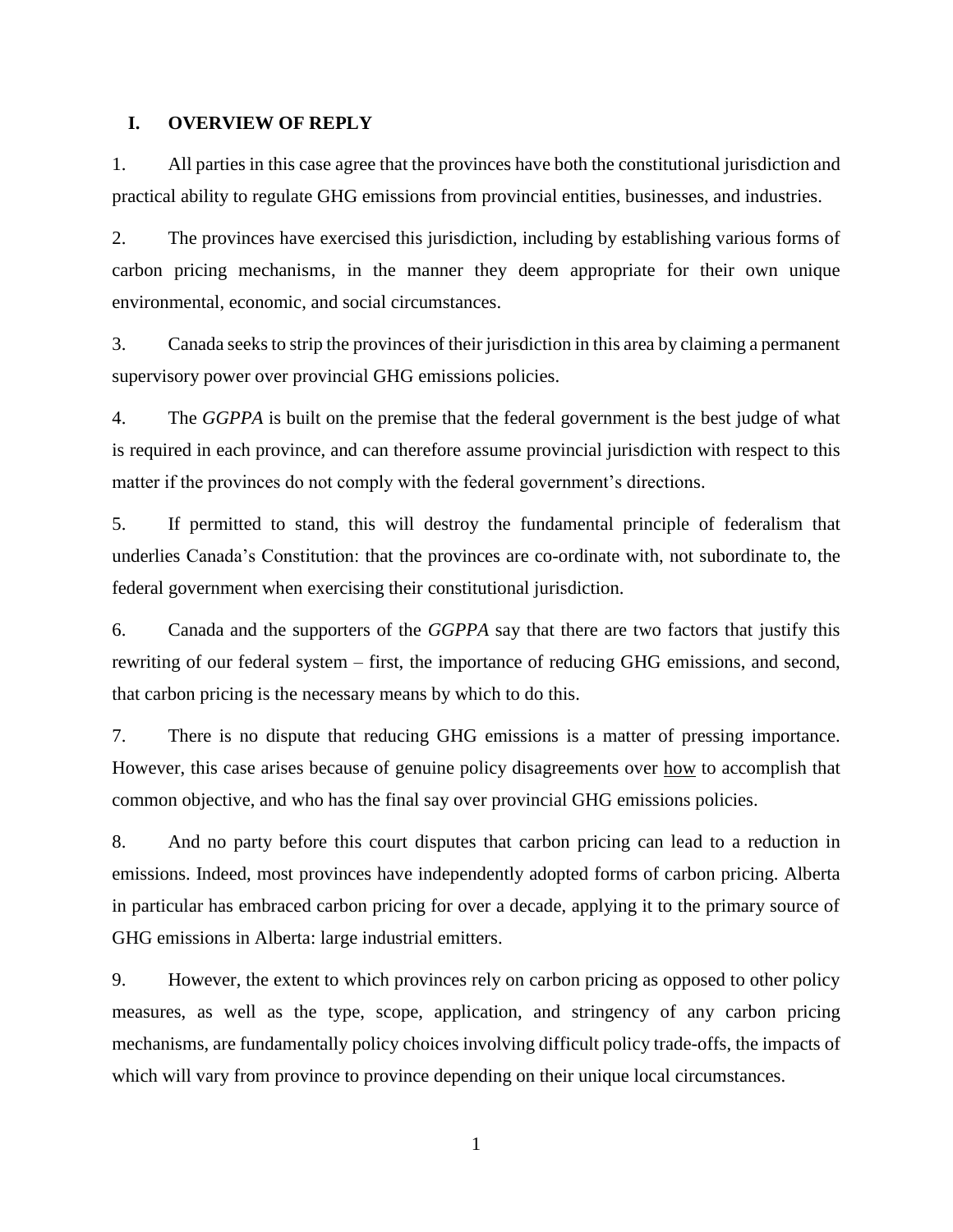10. The division of powers cannot depend on the Court's assessment of the relative costs and benefits of the many GHG emissions policies available to provincial governments, much less a view of the best overall policy balance in this enormously complex public policy area.

11. What matters is which level of government has jurisdiction to decide what policies to adopt, not the specific policies they choose to adopt from time to time.

12. And it is clear that, in our federal system, the federal government has no jurisdiction over the type or stringency of GHG emissions reductions policies the provinces must adopt to regulate local emission sources. This is a matter within the exclusive jurisdiction of the provinces.

13. The *GGPPA*'s supporters say that this conclusion can be avoided by artificially narrowing the essential subject matter at issue, GHG emissions, with reference to "national minimum standards", and to the specific policy tools and policy objectives sought to be achieved through the *GGPPA*. This approach is fundamentally inconsistent with the national concern doctrine.

14. The essence of the national concern doctrine is that, in order to fall within federal jurisdiction, (a) there must be a *single* and *indivisible* matter that is inherently beyond any province's jurisdiction, such that the federal government must regulate the *entire* indivisible matter; and (b) that recognizing exclusive federal jurisdiction over this *entire* indivisible matter would not unduly disrupt the existing division of powers.

15. The *GGPPA* does not even purport take over the entire subject matter of GHG emissions – it merely subjects provincial jurisdiction over the regulation or pricing of GHG emissions in the provinces to federal policy supervision and oversight.

16. This is inconsistent with the basic premise of the national concern doctrine: that there must be a single, indivisible subject matter that is taken out of provincial jurisdiction entirely.

17. And while the *GGPPA* itself constitutes a significant intrusion into areas of provincial jurisdiction, if the *GGPPA* purported to take the regulation of GHG emissions away from the provinces *entirely*, that would even more obviously disrupt the existing division of powers.

18. As such, the *GGPPA* does not fall within the national concern branch of POGG. And because it does not fall under any other head of federal power, it is unconstitutional.

2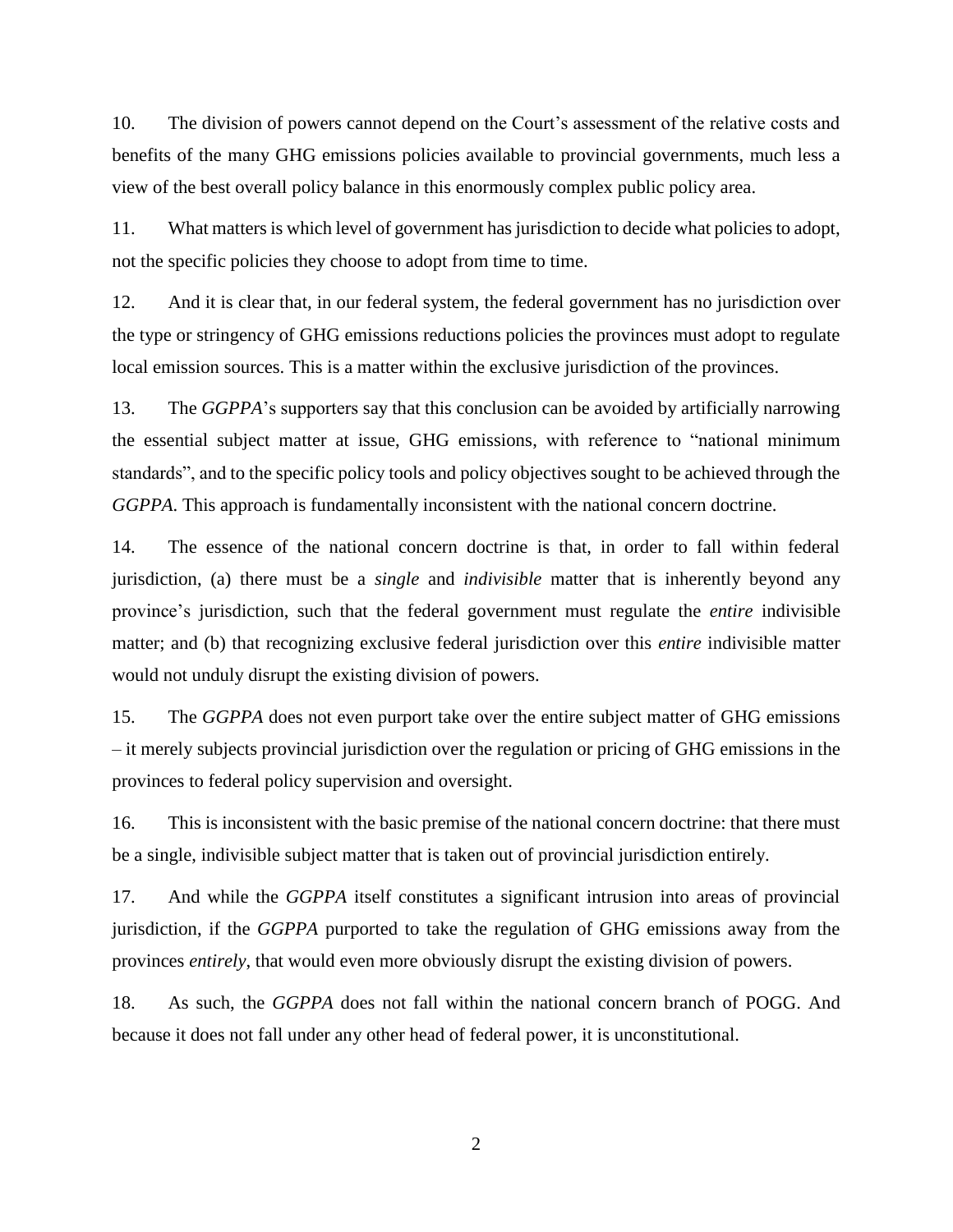### **II. REPLY TO POGG NATIONAL CONCERN ARGUMENTS**

### A. The POGG National Concern Analysis

19. The Attorneys General of Canada ("**AGC**") and British Columbia ("**AGBC**"), and the intervenors in favour of the *GGPPA* (collectively, the "**GGPPA Supporters**"), now accept that the regulation of "GHG emissions" does not fall within the national concern branch of  $POGG$ .

20. It is not a single and indivisible matter that can be distinguished from matters clearly falling within provincial jurisdiction, and giving the federal government exclusive jurisdiction over this matter would eviscerate well-established provincial jurisdiction.

21. In an attempt to obscure this constitutional reality and artificially squeeze the *GGPPA* into the national concern power, the GGPPA Supporters offer a broad menu of increasingly elaborate and artificial formulations of the asserted subject matter that the *GGPPA* regulates.

22. These asserted subject matters include "national minimum standards to reduce GHG emissions, by means of pricing that applies with comparable stringency throughout Canada";  $2^{\circ}$ "national minimum standards that are integral to reducing Canada's nationwide GHG emissions";<sup>3</sup> and "minimum national pricing standards to allocate part of Canada's overall targets for greenhouse gas emissions reductions";<sup>4</sup> amongst others.<sup>5</sup>

23. The fact that none of the GGPPA Supporters, or any of the previous judgments upholding the *GGPPA*, can agree on how to describe what the essential subject matter of the *GGPPA* is, speaks volumes. It demonstrates that it is impossible to identify an inherently single, distinctive, and indivisible subject matter falling within the national concern power.

24. And by attempting to describe the matter of national concern as simply what the *GGPPA* does – i.e. creating national minimum standards for GHG pricing policies in the provinces – rather than what the *GGPPA* regulates – i.e GHG emissions – the GGPPA Supporters' beg the very

Climate Justice et al, dated November 4, 2019 ("**CJ Factum**"), para 49.

<sup>1</sup> As all 10 judges in the Ontario and Saskatchewan references have accepted: see *Reference re Greenhouse Gas Pollution Pricing Act*, 2019 SKCA 40 ("*SKCA Decision*") [Alberta Brief of Authorities ("**ABOA**") Tab 21]; *Reference re Greenhouse Gas Pollution Pricing Act*, 2019 ONCA 544 ("*ONCA Decision*") [ABOA Tab 20].

<sup>2</sup> Factum of the Athabasca Chipewyan First Nation, dated November 4, 2019 ("**ACFN Factum**"), para 19. <sup>3</sup> Factum of the Attorney General of Canada, dated October 24, 2019 ("**AGC Factum**"), para 104; Factum of

<sup>4</sup> Factum of the Attorney General of British Columbia, dated November 4, 2019 ("**AGBC Factum**"), at para 53.

<sup>5</sup> See e.g. Factum of the Assembly of First Nations, dated November 4, 2019 ("**AFN Factum**"), para 4; Factum of the Canadian Public Health Association, dated November 4, 2019 ("**CPHA Factum**"), para 18.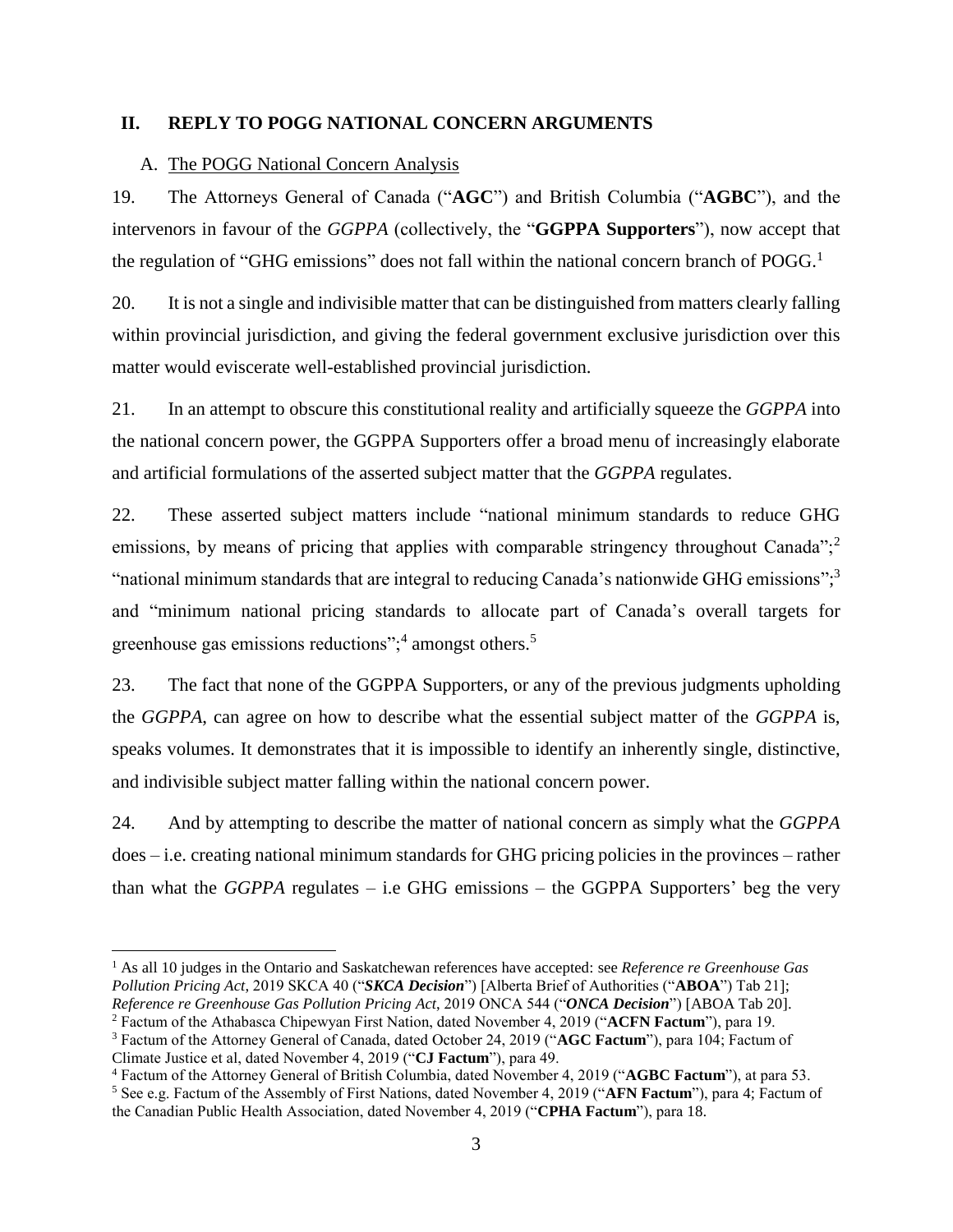constitutional question to be decided. That fundamental question is whether the essential subject matter that the *GGPPA* regulates is a single and indivisible matter of national concern.

25. In fact, these artificial subject matters distort the national concern analysis to the point that it becomes impossible to sensibly apply. It is not possible to determine, for example, if a "national carbon pricing and trading regime that allows for a variety of provincial approaches and potentially inter-provincial compliance trading in order to facilitate nationwide GHG reductions consistent with Canada's Paris Agreement commitments", <sup>6</sup> is a "single" or "indivisible" subject matter.

26. It is not a subject matter *at all*, as this term properly is understood under the POGG national concern doctrine. Rather, it is a fabricated "subject matter *label*"<sup>7</sup> or a "narrowly defined subcomponent of the matter",<sup>8</sup> including a description of a particular policy means and certain substantive objectives for regulating the subject matter, along with the addition of language ("national", "nationwide") that seeks to predetermine the analysis.

27. These attempts to evade the necessary national concern analysis should be rejected. Instead, the Court should focus on the essential subject matter, or what Alberta calls the "POGG subject matter", that is asserted to be a matter of national concern: GHG emissions.

28. In response, the AGBC says, first, that there is no such thing as a "POGG subject matter", there is only a "pith and substance" of a particular piece of legislation, and second, that the "pith and substance" must be described at the "most determinate and least general" level of abstraction.<sup>9</sup>

29. With respect to the first point, this dispute about terminology is immaterial. Whether, the analysis is technically done as a matter of the "pith and substance" of the *GGPPA*, <sup>10</sup> as AGBC submits, or as a question of what essential "subject matter" is asserted to be a matter of national concern, as Alberta submits, the approach of the GGPPA Supporters is not consistent with the national concern analysis, or the previous cases is this area.

30. The Attorney General of New Brunswick correctly points out, there was no fundamental dispute in the previous POGG cases regarding what subject matter the federal government was

<sup>6</sup> Factum of International Emissions Trading Association, dated November 4, 2019 ("**IETA Factum**"), para 31.

<sup>7</sup> AGC Factum, para 92.

<sup>8</sup> AGBC Factum, paras 27.

<sup>9</sup> AGBC Factum, paras 30, 34-53.

<sup>10</sup> Perhaps notably, the term "pith and substance" is not found anywhere in the *Crown Zellerbach* decision. The terms used are "subject-matter of the Act", "subject-matter", or the "matter of national concern". See *R. v. Crown Zellerbach Canada Ltd.*, [1988] 1 SCR 401 ("*Crown Zellerbach*"), paras 18, 30-33 [ABOA Tab 15].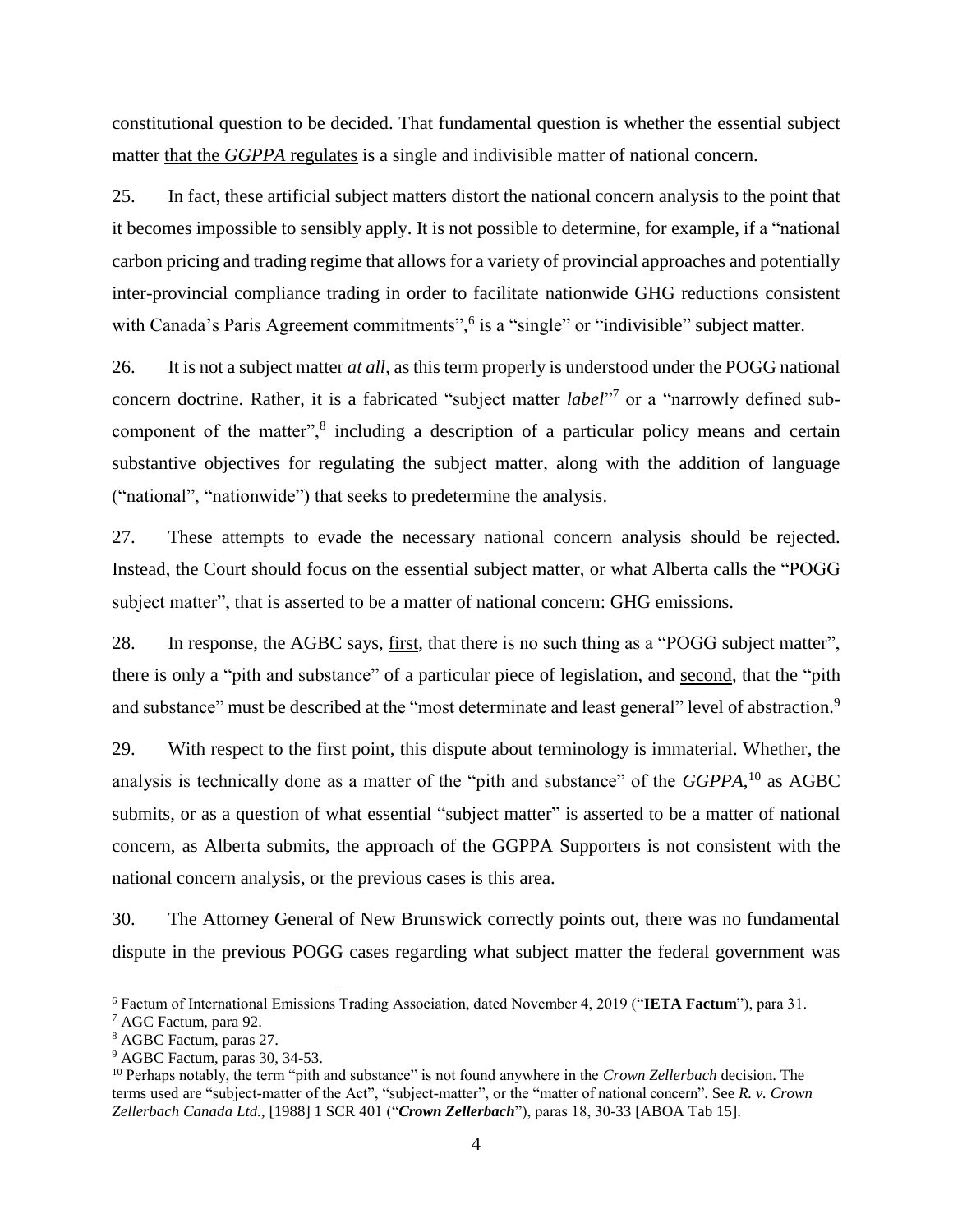attempting to assert jurisdiction over. The courts simply asked whether the essential subject matter being regulated – such as "marine pollution", "toxic substances", "atomic energy", "aeronautics", "radiocommunications", or "inflation" – were matters that came within the scope of the national concern branch of the federal government's POGG power.

31. Legislation enacting "national minimum standards" will *necessarily* be beyond the powers of the provinces, as a matter of fact; but the question is whether the subject matter *being regulated by those national standards* is an indivisible matter of national concern that extends beyond the reach of provincial powers.

32. Moreover, the national concern doctrine adds "by judicial process new matters or new classes of matters to the federal list of powers"<sup>11</sup> – e.g. the "aeronautics power",<sup>12</sup> "power over radiocommunications",  $^{13}$  and the powers over "atomic energy",  $^{14}$  the "development of the National Capital Region",<sup>15</sup> or "marine pollution".<sup>16</sup>

33. As such, the national concern analysis must be based on the *essential* subject matter asserted to be of national concern, rather than *one particular way* in which the subject matter *can* be regulated and *for what specific reasons*, as confined to *one particular piece* of legislation. The latter approach adopted by the GGPPA Supporters would, in effect, make the *statute itself* a matter of national concern, rather than the alleged subject matter that the statute purports to regulate.

34. Prior national concern cases have focused on the essential subject matter being regulated because doing so is central to the analysis; it is not, as the AGBC submits, because it just so happened that the particular legislation before the Court was broader in scope.<sup>17</sup> It is always *possible* to more precisely specify the purposes and means of particular pieces of legislation.

35. For instance, the legislation at issue in the *Anti-Inflation Reference* could have been described more narrowly and precisely as "the establishment of national minimum guidelines to

<sup>11</sup> *Re: Anti-Inflation Act*, [1976] 2 SCR 373 ("*Anti-Inflation*"), at 458 [ABOA Tab 17].

<sup>12</sup> *Quebec (Attorney General) v. Canadian Owners and Pilots Association*, 2010 SCC 39 ("*COPA*"), paras 37, 40 [Alberta Supplemental Brief of Authorities ("**ASBOA**") Tab 39].

<sup>13</sup> *Rogers Communications Inc. v. Châteauguay (City)*, 2016 SCC 23 ("*Rogers*"), paras 42, 46-47 [ABOA Tab 27].

<sup>14</sup> *Ontario Hydro v. Ontario (Labour Relations Board)*, [1993] 3 SCR 327 [ABOA Tab 8].

<sup>15</sup> *Crown Zellerbach, supra*, paras 26, 28 [ABOA Tab 15], with reference to *Munro v. National Capital Commission*, [1966] SCR 663.

<sup>16</sup> *Crown Zellerbach, supra*, paras 37-39 [ABOA Tab 15]; *Friends of the Oldman River Society v. Canada (Minister of Transport)*, [1992] 1 SCR 3, at 64 [ABOA Tab 4].

<sup>&</sup>lt;sup>17</sup> AGBC Factum, para 41.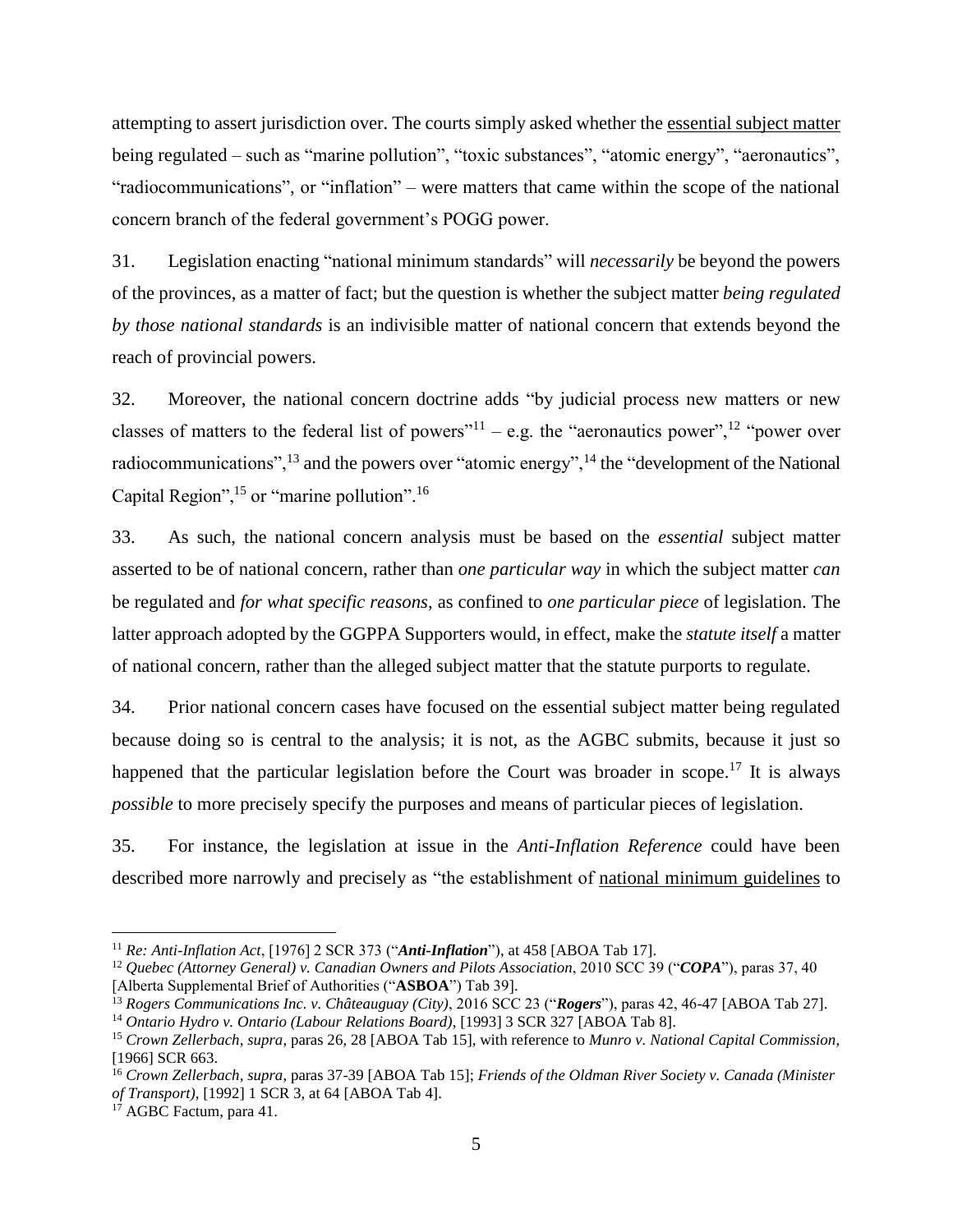control inflation by means of national price and wage controls that are integral to reducing nationwide inflation in accordance with national policy targets".

36. Similarly, in *Crown Zellerbach*, the subject matter of the legislation could have been described as "the creation of national minimum standards for the regulation of marine pollution across the country by prohibiting any deliberate disposal of substances by specified vessels without a permit, in order to reduce national marine pollution to a level consistent with Canada's national marine pollution objectives and in an attempt to fulfil the *Convention on the Prevention of Marine Pollution by Dumping of Wastes and other Matter*".

37. These would have been more detailed specifications of the particular pieces of legislation before the Court, which AGBC says is required. But that was not the approach of the Court; rather, it identified the essential subject matter that the legislation purported to regulate, i.e., "inflation" and "marine pollution", respectively.

38. In fact, Justice Beetz specifically warned that the Court should not to rely on creative labeling as a basis for finding a new 'matter' of national concern, noting that "there are in language a great many expressions other than those used for the labels in the federal and the provincial lists", but these "innumerable other expressions" cannot overtake the existing division of powers.<sup>18</sup>

39. Justice Beetz' point was not that the Court should seek to artificially refine and specify the alleged subject matter, as the GGPPA Supporters have done, by including language such as "the establishment of national minimum standards" or "integral to nationwide reductions" or "to allocate part of Canada's overall targets" for regulating the alleged matter of national concern.<sup>19</sup>

40. His point was that if the essential subject matter being regulated was not a single and indivisible matter that falls outside of provincial jurisdiction, the Court should find the federal legislation unconstitutional, because it seeks to regulate an aggregate of matters, including those that fall within provincial jurisdiction. The same conclusion should be reached here.

41. And contrary to what the AGBC submits, adopting an artificially narrowed subject matter is not protective of provincial jurisdiction;<sup>20</sup> rather, it merely *disguises* the true impact on provincial jurisdiction, which is to transfer broad swaths of it to Canada. As Jean Leclair explains:

<sup>18</sup> *Anti-Inflation, supra* at 451 [ABOA Tab 17].

<sup>&</sup>lt;sup>19</sup> This seems to be the implication of AGBC's argument. See AGBC Factum, paras 29-30, 41.

<sup>20</sup> AGBC Factum, paras 37, 67-68.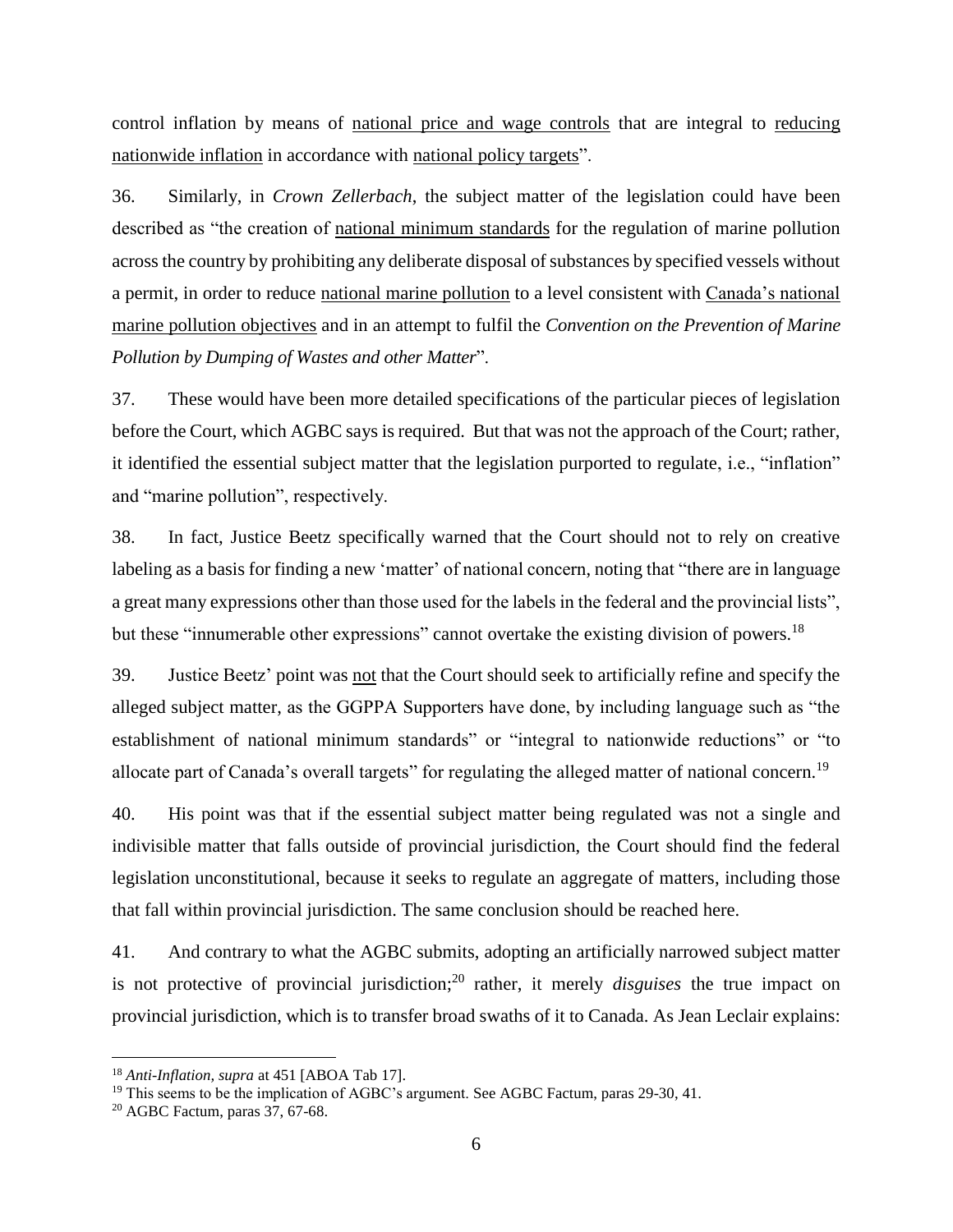The conceptual indivisibility test must be applied using the approach of Justice Beetz in *Anti- Inflation*; that is, to the matter said to be of national interest (tobacco use), and not to the legislative means employed to ensure its regulation (control of advertising). In other words, the conceptual indivisibility of a particular matter should hinge upon whether the totality of legislative means necessary for its overall regulation amounts to an important invasion of provincial spheres of power. Otherwise, the central government could adopt a law said to be confined to a very limited aspect of a particular trade, argue successfully that it was sufficiently indivisible to qualify as a matter of national interest and, after having established its " ... exclusive jurisdiction of a plenary nature to legislate in relation to that matter", Parliament could select, this time in all impunity, any other legislative means it would find appropriate to adopt.  $21$  (emphasis added)

42. That is precisely what Canada is doing here:  $22$  it purports to only be regulating a "very limited aspect" of GHG emissions, but accepting its argument would necessarily grant Canada supervisory jurisdiction over all provincial GHG emissions policies, on the same basic reasoning – that GHG emissions enter the global atmosphere, and Canada knows best what policies in this area the provinces should adopt.

43. Therefore, regardless of what the analysis is called – whether it is a pith and substance analysis as understood in the national concern cases, or identifying the essential subject matter asserted to be the matter of national concern – the result is the same: the relevant matter is the regulation of "GHG emissions", as Canada initially submitted in the Saskatchewan reference.

B. The "Minimum National Standards" Argument

44. The GGPPA Supporters say that the *GGPPA* falls within the national concern power because it does something only a federal government can do: create national minimum standards.<sup>23</sup>

45. Again, federal enactments create "national standards" by definition, and no province can enact "national standards", again, by definition.<sup>24</sup> This basic fact contributes nothing to the national concern analysis, other than revealing a misguided attempt to bypass it entirely.

46. Indeed, far from supporting the GGPPA Supporters' argument, the fact that the *GGPPA* only purports to create "national *minimum* standards" conclusively demonstrates that GHG emissions are not a single, indivisible subject matter that fall within the national concern doctrine.

<sup>&</sup>lt;sup>21</sup> Jean LeClair, "The Elusive Quest for the Quintessential National Interest" (2005) 38:2 UBC L Rev 353 at 364 [ABOA Tab 30].

 $^{22}$  As the Saskatchewan minority explained: see *SKCA Decision, supra* at paras 466-468 [ABOA Tab 21].

<sup>23</sup> See e.g. AGC Factum, para 116; IETA Factum, para 45.

<sup>&</sup>lt;sup>24</sup> AGC and AGBC say that this is not a mere tautology, because GHG emissions have "extra-provincial effects"; but that is a different point, addressed below. AGC Factum, para 98; AGBC Factum, para 55.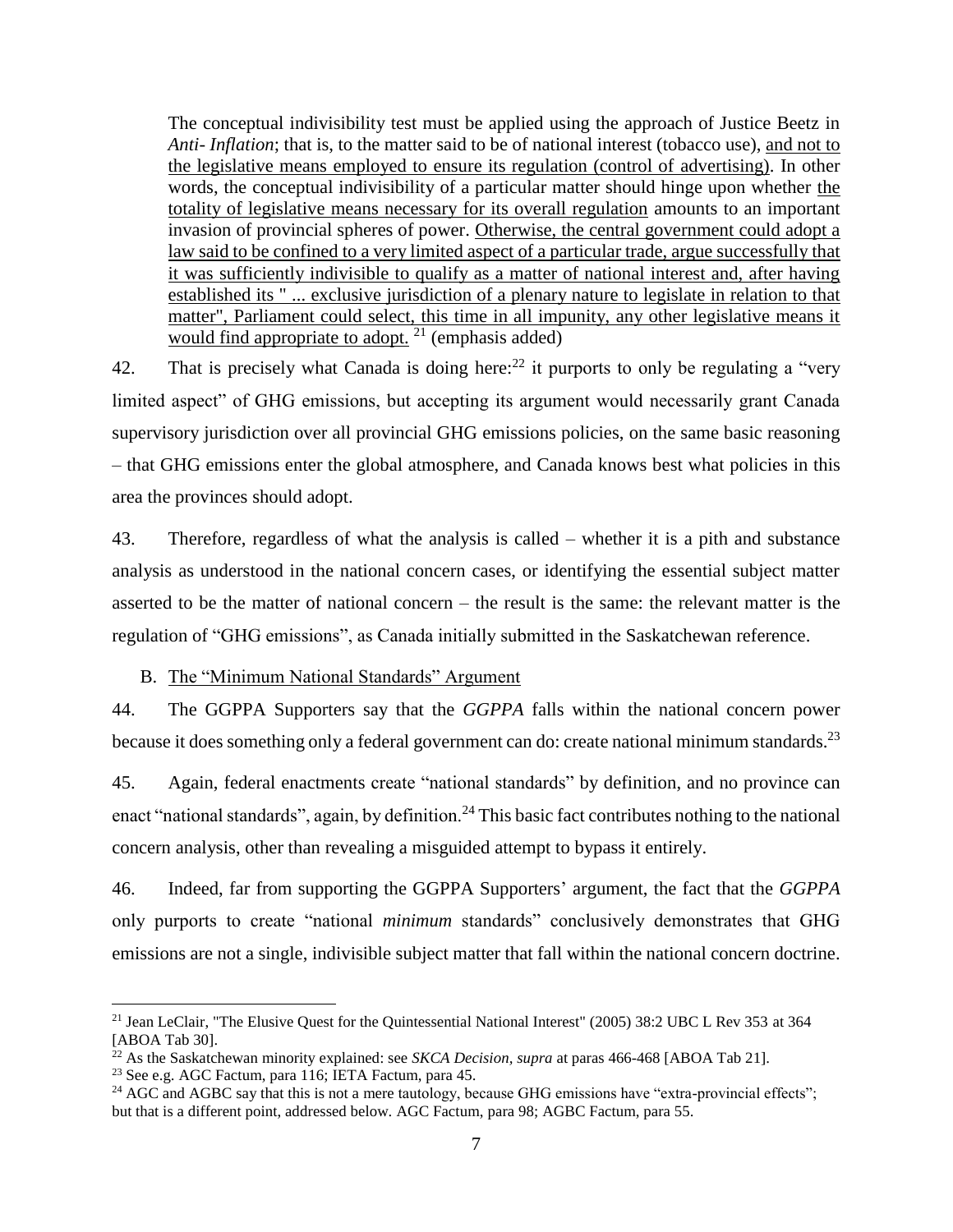47. As set out in the text of section 91, the POGG power includes "all Matters not coming within the Classes of Subjects by this Act assigned exclusively to the Legislatures of the Provinces". The POGG national concern power is intended to allow the federal government to legislate over something that the provinces are unable to address, because it involves a single and indivisible matter that extends beyond the reach of the provinces.

48. By creating a regime in which the provinces exercise their jurisdiction subject to "national minimum standards", Canada acknowledges that the *GGPPA* attempts to regulate matters that come within the classes of subjects assigned exclusively to the jurisdiction of the provinces.

49. For instance, the logic of *Crown Zellerbach* was not that the federal government had a better policy on marine pollution, and therefore should be able to force the provinces to adopt it as a baseline, to be supplemented by provincial regulations over the very same subject matter.

50. Rather, it was that the provinces could not meaningfully regulate the indivisible subject matter *at all*, because of "the difficulty of ascertaining by visual observation the boundary between the territorial sea and the internal marine waters of a state". <sup>25</sup> Therefore, because it could not be known with certainty at the time of dumping in which jurisdiction a particular act of dumping would fall, all aspects of the *indivisible* matter of marine pollution –"including its intra-provincial aspects" – had to be regulated by the federal government.

51. No similar problem arises from the regulation of GHG emissions, all of which are sourced in a particular physical location within each of the provinces.

52. Indeed, the *GGPPA* does not even attempt to create a single national GHG pricing or trading regime that *applies nationally* – the *GGPPA* permits various different types of carbon pricing systems, each of which operates *exclusively within each province*, whether as enacted by the province or imposed on individual provinces the federal government.

53. The *GGPPA* contemplates ten different carbon pricing systems, each restricted to the regulation of entities within the boundaries of each province. This proves that, contrary to AGC's assertion, there is no aspect of the matter that is "beyond provincial reach";<sup>26</sup> rather, it is an attempt by Canada to dictate how the provinces should address matters entirely *within* their reach.

<sup>25</sup> *Crown Zellerbach, supra*, paras 33, 38 [ABOA Tab 15].

<sup>26</sup> *Contra* AGC Factum, para 96.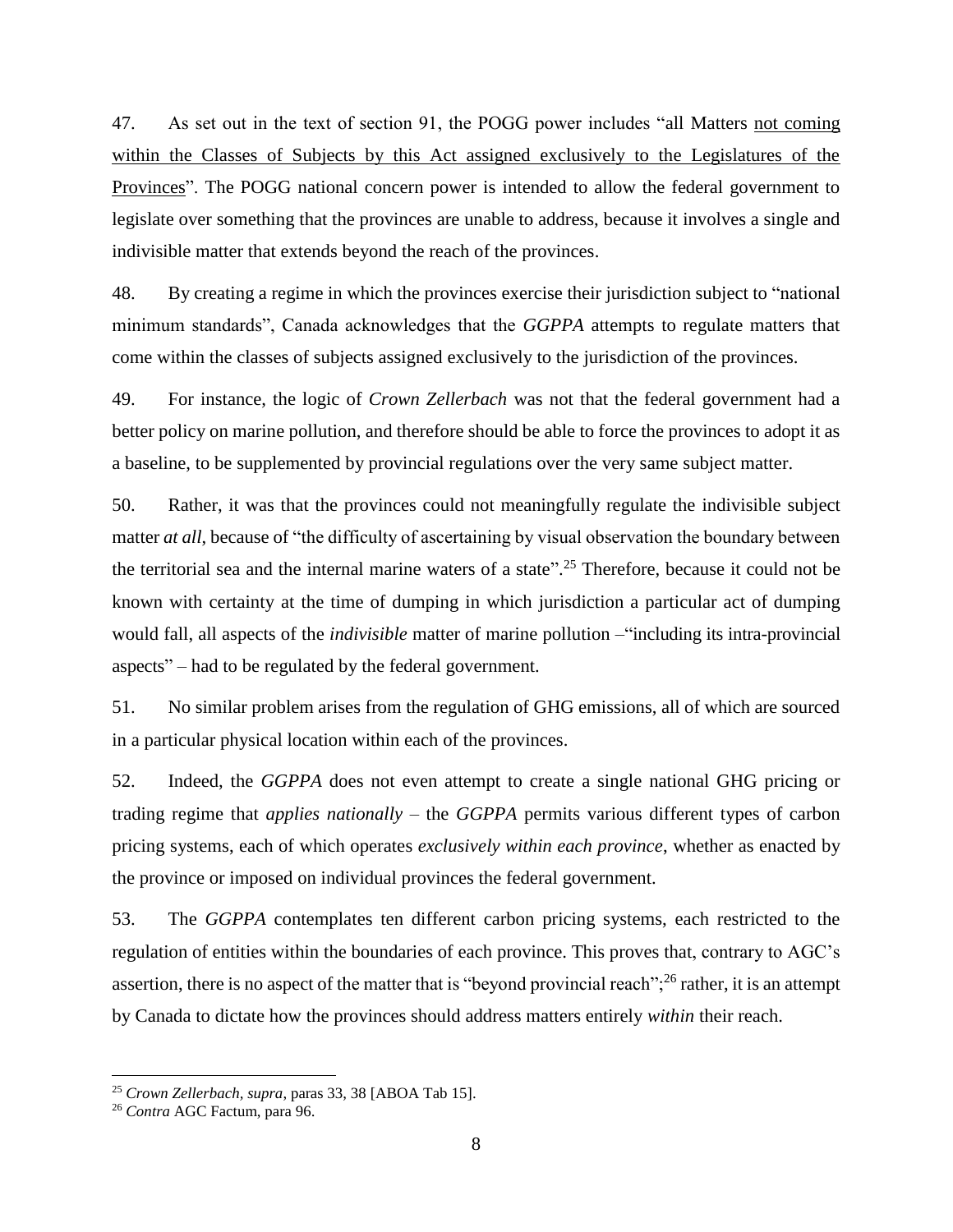### C. The "Double Aspect" Argument

54. The GGPPA Supporters also say that the subject matter of GHG emissions has a "double aspect", such that Parliament has jurisdiction over the national aspects of GHG emissions, while provinces retain jurisdiction "over the local aspects of reducing GHG emissions".<sup>27</sup> With respect, this argument fundamentally misconceives the national concern analysis.

55. In *Crown Zellerbach*, the Court *specifically rejected* the exact same argument. It held that dividing the matter into its federal and provincial aspects "would appear to contemplate a concurrent or overlapping federal jurisdiction", which was impossible given the fact "that where a matter falls within the national concern doctrine of the peace, order, and good government power, as distinct from the emergency doctrine, Parliament has an exclusive jurisdiction of a plenary nature to legislate in relation to that matter including its intra-provincial aspects".<sup>28</sup>

56. It is precisely "because of the *interrelatedness of the intra‑provincial and extra‑provincial aspects of the matter* that it requires a *single* or *uniform* legislative treatment".<sup>29</sup> It creates "a need for *one* national law" regulating the matter,<sup>30</sup> not ten different regimes, each operating exclusively within each province but *subject to federal policy approval*, which is what the *GGPPA* contemplates.

57. Asserting that jurisdiction over the same essential subject matter can be divided into its national and provincial aspects defeats the entire logic underlying the national concern branch: that there is a *single* and *indivisible* matter subject to exclusive federal jurisdiction.<sup>31</sup> This is the key distinction between the national concern cases, which grant the federal government jurisdiction over the entire subject matter *including* its intra-provincial aspects, and the other types of cases relied on by the GGPPA Supporters, where a double aspect may be present.

58. Where a subject matter is found to fall within the national concern doctrine, it is "no longer subject to any provincial aspects", both because the subject matter itself is by definition a matter "not coming within" the classes of subjects assigned to the provinces, and because the subject matter must be "indivisible" and therefore that cannot be "subject to divisible aspects". <sup>32</sup>

<sup>27</sup> AGC Factum, para 101

<sup>28</sup> *Crown Zellerbach*, *supra*, para 34 [ABOA Tab 15].

<sup>29</sup> *Crown Zellerbach, supra*, para 35 [ABOA Tab 15].

<sup>30</sup> *Crown Zellerbach, supra*, para 30 [ABOA Tab 15].

<sup>31</sup> *Crown Zellerbach, supra*, para 34 [ABOA Tab 15].

<sup>32</sup> Dwight Newman, "Federalism, Subsidiarity, and Carbon Taxes" (2019) 82 Sask L Rev 187 ("**Newman**") at 197 [ASBOA Tab 40].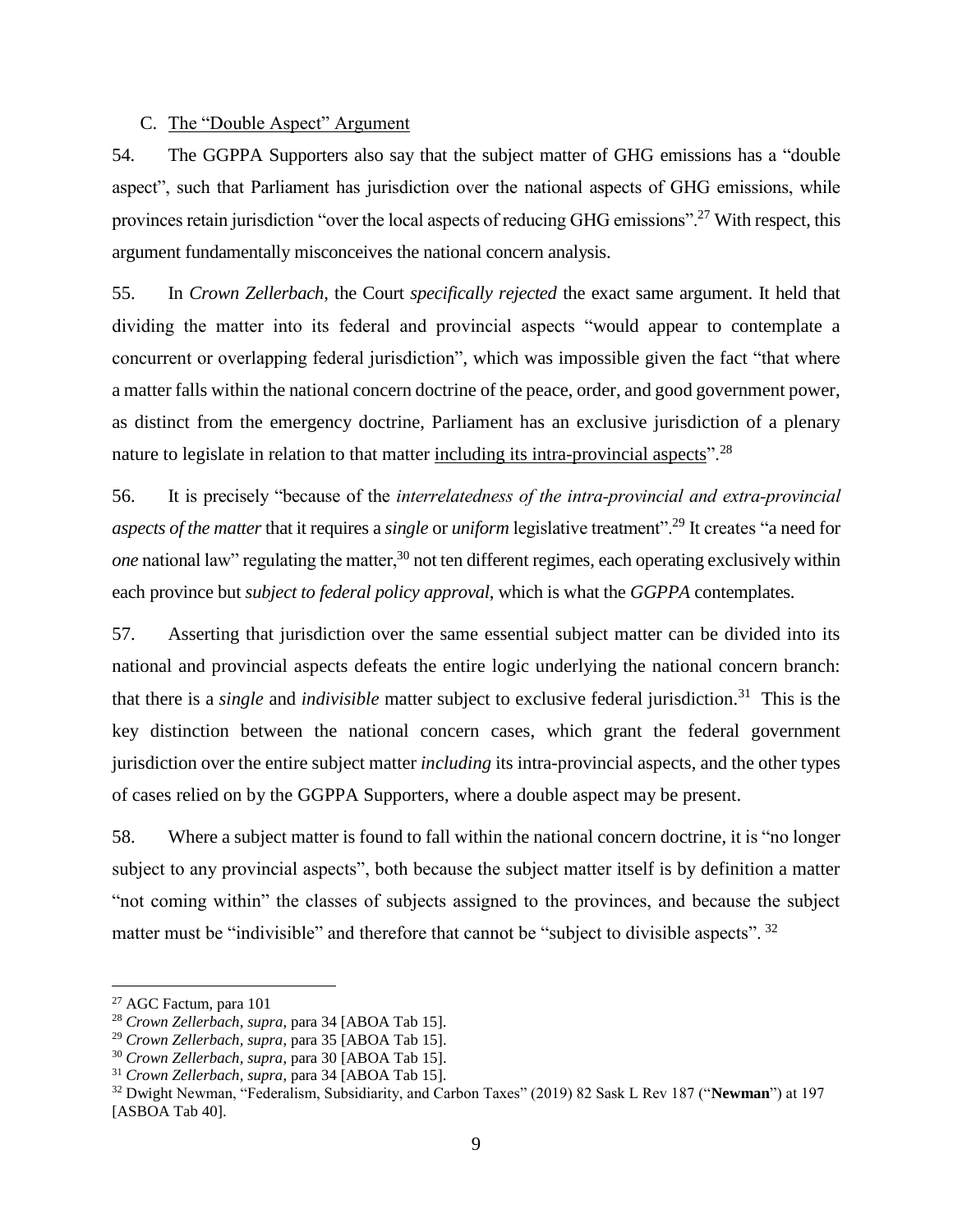59. Permitting the provinces to "supplement" the federal government's regulation of security at nuclear power stations or air traffic control systems defeats the very purpose of finding that these matters fall within the national concern power, which is that only one level of government – necessarily national – must have jurisdiction over the entire, indivisible subject matter.

60. AGBC argues that there is a double aspect, because Canada and the provinces "share jurisdiction" over matters found to fall within the national concern branch.<sup>33</sup> With respect, that is incorrect. The cases cited by AGBC show that the provinces can *incidentally impact* these matters, if, in pith and substance, they are *addressing something else* entirely.<sup>34</sup>

61. This was also explained by Justice Beetz in the *Anti-Inflation Reference*: "the provinces could probably continue to regulate profit margins, prices, dividends and compensation if Parliament saw fit to leave them any room; but they could not regulate them in relation to inflation which would have become an area of exclusive federal jurisdiction."<sup>35</sup>

62. If the regulation of GHG emissions (or some variant thereof) is recognized as a new subject matter falling within exclusive federal jurisdiction, provincial legislation seeking to regulate GHG emissions will be in jeopardy. This is precisely what has happened with aeronautics and radiocommunications, rendering provincial legislation regulating these matters unconstitutional.<sup>36</sup>

63. Currently, jurisdiction over GHG emissions is *already* divided, in that both the provincial and federal governments have some jurisdiction in relation to GHG emissions. The provinces have jurisdiction to regulate the emissions of provincial entities, transportation, and undertakings operating solely within the provinces, while the federal government has jurisdiction in relation to criminal laws or federal matters, such as interprovincial undertakings or aeronautics.

64. However, finding a *new* matter that falls exclusively within federal jurisdiction would transfer the provincial aspects to the federal government, because the regulation of GHG emissions would become a singular, indivisible matter that falls entirely to the federal government.

<sup>33</sup> AGBC Factum, para 68.

<sup>34</sup> See e.g. *Irwin Toy Ltd. v. Quebec (Attorney General)*, [1989] 1 SCR 927, in which the provincial legislation was "enacted in relation to consumer protection" rather than "in relation to television advertising". In *Air Canada v. Ontario (Liquor Control Board)*, [1997] 2 SCR 581, it was apparently not argued that the provincial laws providing for a provincial monopoly over liquor sales were enacted in relation to aeronautics; the argument was based on interjurisdictional immunity, not pith and substance.

<sup>35</sup> *Anti-Inflation, supra* at 444 (emphasis added) [ABOA Tab 17].

<sup>36</sup> See e.g. *Rogers* [ABOA Tab 27] and *COPA, supra* [ASBOA Tab 39]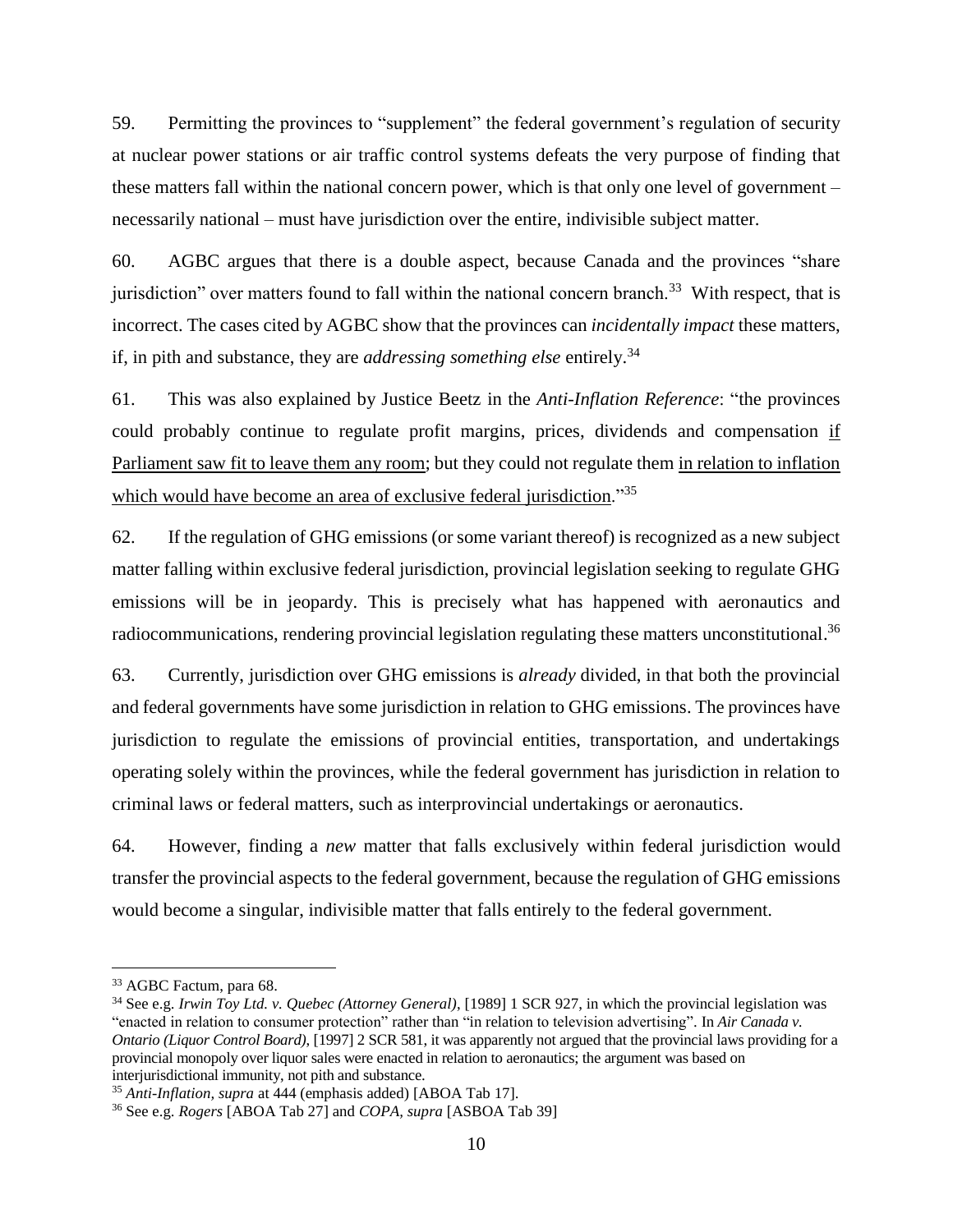65. Abandoning this core feature of the national concern power does not better protect provincial jurisdiction; rather, it would merely encourage Canada to set more "national minimum standards" in areas of provincial jurisdiction, wherever Canada thought the issue was sufficiently important and that it had a better policy solution than some of the provinces.

## D. The "Flexibility" Argument

66. Some of the GGPPA Supporters argue that the *GGPPA* will not have a serious impact on provincial jurisdiction, because it operates by way of a federal "backstop" carbon pricing plan.<sup>37</sup> This feature of the *GGPPA* is constitutionally irrelevant.

67. Whether the federal government legislates by imposing its solution directly on the provinces, or by first saying "you can impose our solution, or we will impose it on you directly", makes absolutely no difference to the division of powers analysis. The end result – establishing federal control over matters falling within provincial jurisdiction – is the same.

68. Leaving aside other legislation that could be enacted pursuant to a new federal head of power to set national minimum standards for provincial GHG emissions policies, the *GGPPA* itself intrudes heavily into provincial jurisdiction, as Alberta previously submitted.<sup>38</sup>

69. First, the reality is that it is neither feasible nor sensible to have two separate carbon pricing regimes applying to the people and industries in a province; the federal regime will govern, to the extent the federal government wants it to, which deprives the provinces of their jurisdiction to have the GHG reduction policies, including carbon pricing mechanisms, of their choosing.

70. Second, the *GGPPA* does not specify or limit the scope of federal intrusion into provincial policy making; rather, it creates an elaborate federal carbon pricing policy, and then authorizes the federal government to impose that policy on the provinces, as and when it sees fit.

71. Which provincial plans will be permitted to operate is based entirely on what "the Governor in Council considers appropriate" from time to time, depending on federal cabinet's views of what type of plan and level of stringency is appropriate or preferable from a policy perspective.

72. This leaves as much or as little jurisdiction for Alberta and other provinces as the federal

<sup>37</sup> See e.g. AGC Factum, paras 117, 126; AFN Factum, para 33-34; DSF Factum, para 31.

<sup>38</sup> *Contra* AGBC Factum, para 67. See Factum of the Attorney General of Alberta, dated August 2, 2019 ("**AG Alberta Factum**"), paras 86-102.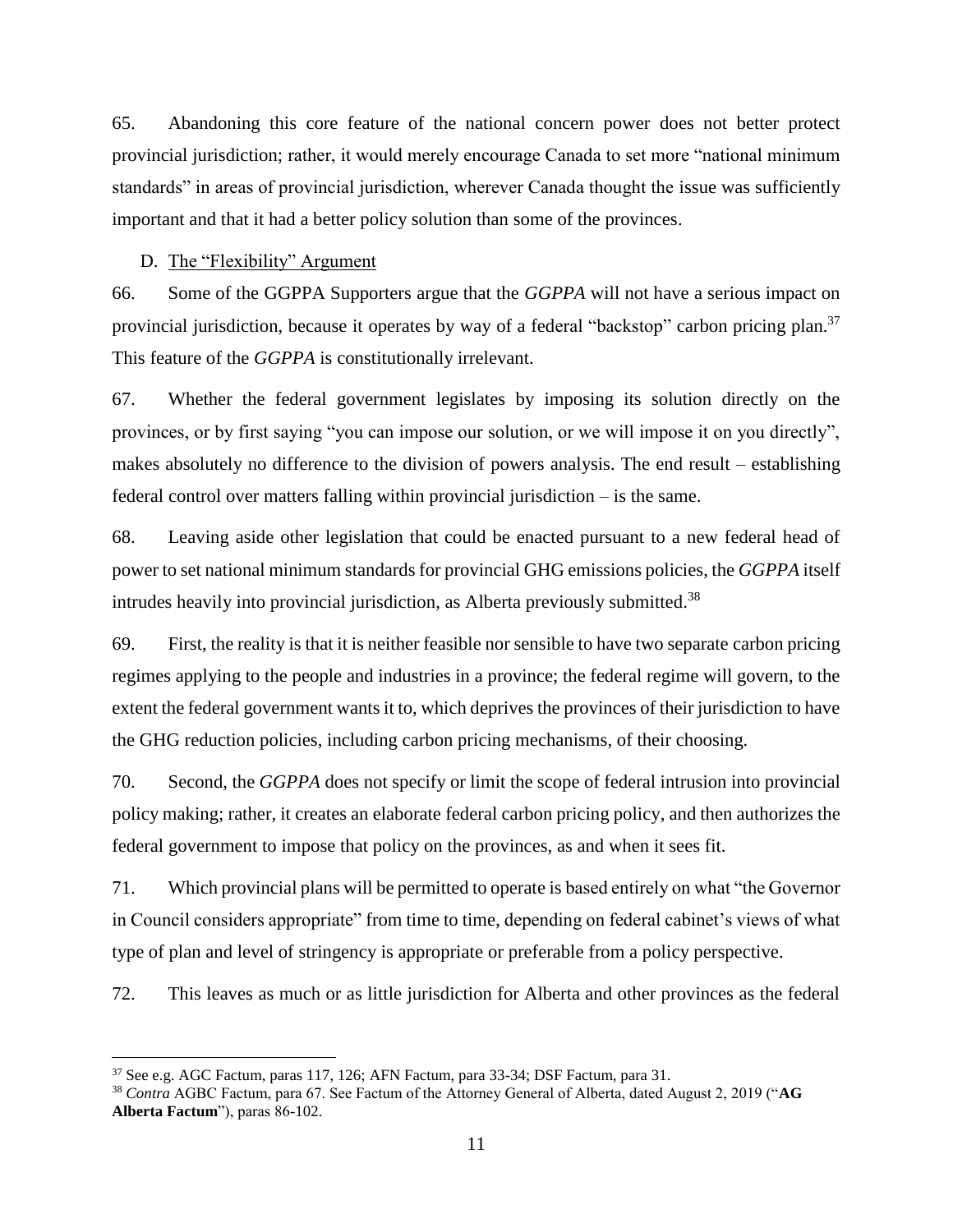government desires at any given moment, <sup>39</sup> giving the federal government unilateral control over the scope of provincial jurisdiction over GHG emissions, which it can expand or contract at will.

73. Third, as AGC concedes, the *GGPPA* takes one of the most popular types of carbon pricing plans – a cap-and-trade system – entirely off the table for Alberta,  $40$  despite the acknowledgement that Alberta would otherwise have the jurisdiction to implement it, as Quebec has done. A more thorough interference with provincial jurisdiction is difficult to imagine.

74. Fourth, the *GGPPA* interferes with other provincial policies, even when it is not taking over the entire policy field of carbon pricing. That is because GHG emissions policies interact in complex ways, particularly if the regulating jurisdiction is concerned about achieving meaningful reductions in a manner that accounts for the unique needs and concerns of the local population.

75. For instance, Alberta exempted small oil and gas facilities from its carbon pricing regime for a period of time to allow them to undertake the technological investments necessary to reduce methane emission. This was important in Alberta's unique context, in light of the relatively high level of methane emissions arising from Alberta's industries, and the fact that such emissions can have 25 to 34 times the impact on global warming as carbon dioxide emissions.<sup>41</sup>

76. By immediately imposing carbon pricing on those facilities, the *GGPPA* detracts from their ability to fund the necessary technological advances, while leading to "shut-in" and abandoned capacity, not to mention the risk of additional and avoidable job losses.<sup>42</sup>

77. This has been Alberta's point throughout this reference. The federal government either does not understand or is not concerned about the impact of its preferred policies on Alberta. Not only has it failed to appreciate the impact of the *GGPPA* on the viability and effectiveness Alberta's own GHG reductions plans, it has displaced and undermined policies currently in place and tailored to Alberta's unique local circumstances.

78. That is why Alberta needs to be able to control its own policies in this area, in the same way that BC has been able to design a policy that works for BC, and Quebec has been able to adopt a policy that works for Quebec. As Alberta's affiant explained, this is necessarily a dynamic

<sup>&</sup>lt;sup>39</sup> As AGBC appears to acknowledge. See AGBC Factum, at para 46.

<sup>40</sup> AGC Factum, para 29; Affidavit of John Moffet, para 89 [Record of the Attorney General of Canada ("**CR**") R33] <sup>41</sup> See AG Alberta Factum, paras 98-100, and the citations therein.

<sup>42</sup> *Ibid.* See also Transcript, Exhibits, and Answers to Undertakings from the Cross Examination of Robert Savage, dated October 21, 2019 ("**Savage Transcript**"), pp. 164 (line 24) to 167 (line 8).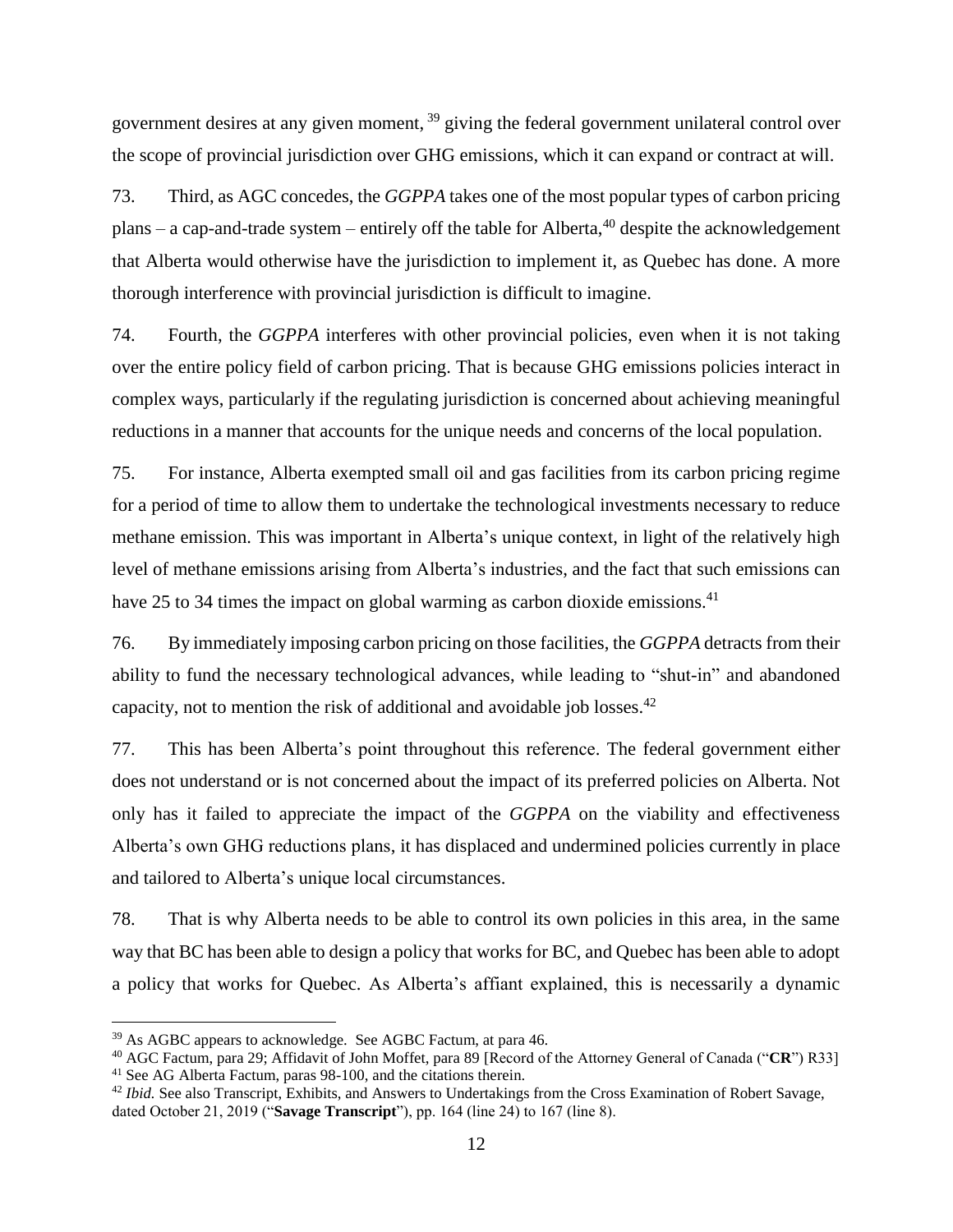process that requires constant re-evaluation based on local circumstances:

[W]hen you're trying to use one-size-fits-all approaches, then you lose the ability to have nuance to your policy that allows you to respond to competitiveness issues in a given region… [W]e're trying to implement policies within the context of our economy and our society and the competitiveness situation we find ourselves in....

So this is not a one-time develop a policy, look at competitiveness, and dust off your hands. This is an evolv[ing] landscape that we're constantly monitoring and checking in on the implementation on policies and how they're responding both for an environmental and social perspective…

I think you obviously strive to achieve the maximum environmental outcome at the cheapest cost, but sometimes there are other factors that come into play from those other considerations, and that could be trade competitiveness, jobs, a number of other considerations [and] whether there are other policy tools that could be equally as effective or more effective is a consideration too...<sup>43</sup>

79. Instead of respecting the provinces' equal jurisdiction in this respect, Canada has adopted measures that could displace Alberta's carbon pricing plan, undermine Alberta's existing GHG reductions policies, and preclude Alberta from exercising its jurisdiction to the same extent as other provinces, solely on the basis of the federal government's policy judgment as to which policies are best in Alberta's unique context.

80. This is the assertion of a power to supervise the provinces' exercise of their own jurisdiction to ensure that they do so in a manner that meets the federal government's policy standards, on the assumption that the federal government knows best. Such an unprecedented power should be firmly rejected.

## E. The "International Commitments" Argument

 $\overline{a}$ 

81. Contrary to the submissions of the GGPPA Supporters, it is not relevant to the national concern analysis that Canada has set aspirational targets it wants to meet in respect of a particular subject matter, even if those targets were set by Canada pursuant to international agreements.

82. It has been clear since 1937 that Canada cannot "merely by making promises to foreign countries, clothe itself with legislative authority inconsistent with the Constitution which gave its birth"<sup>.44</sup> Similarly, the fact that Canada has unilaterally set targets, or that it has failed to meet

<sup>43</sup> Savage Transcript, pp. 85 (line 4-8, 24-26), 86 (lines 1-2, 10-12, 24-25), 87 (lines 1-5), 100 (lines 1-12).

<sup>44</sup> *Reference re: Weekly Rest in Industrial Undertakings Act (Can.)*, [1937] J.C.J. No. 5, para 13 (QL) [ABOA Tab 26]; *Reference re Pan‐Canadian Securities Regulation*, 2018 SCC 48, para 66 [ABOA Tab 23].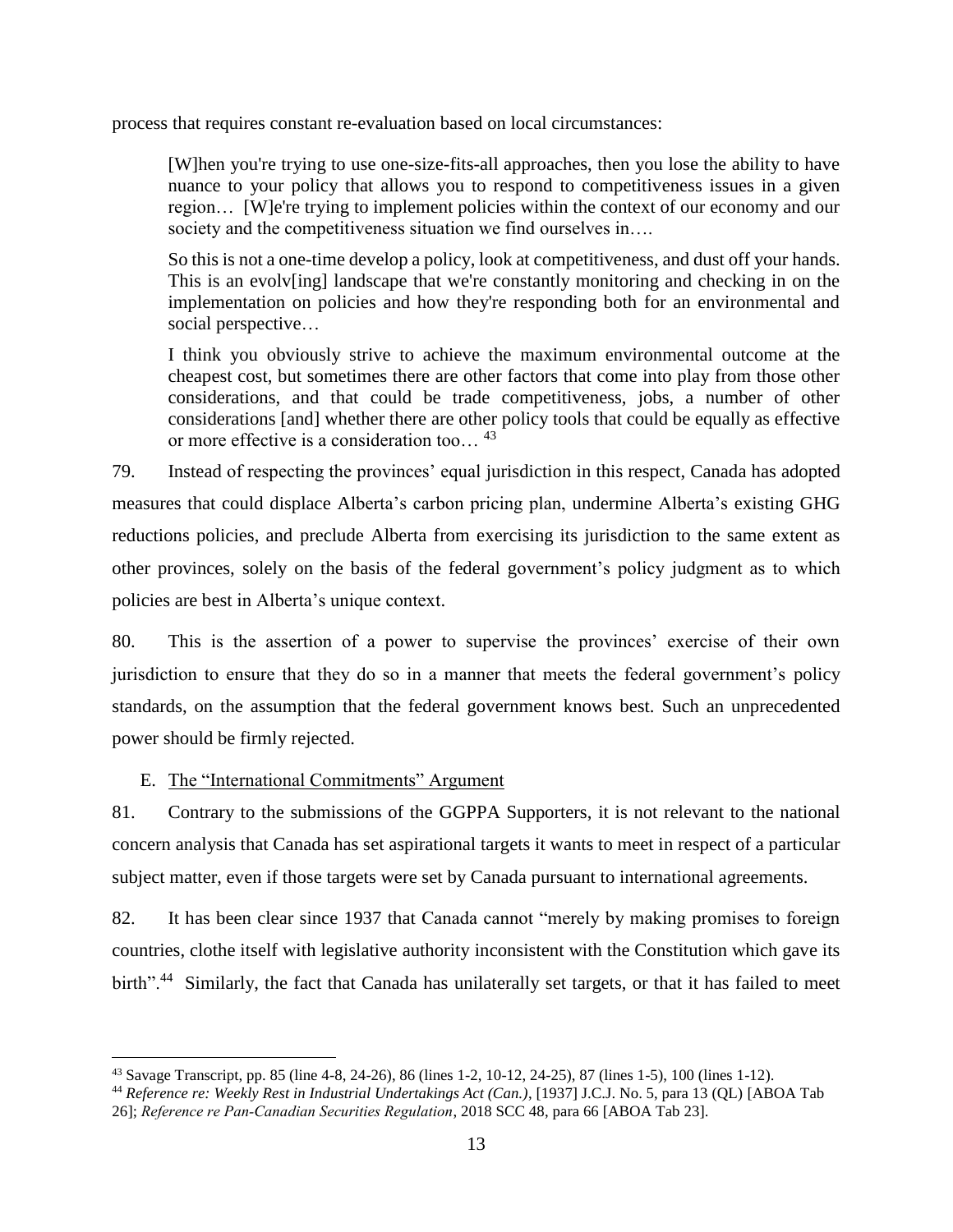other targets it has unilaterally set in the past, does not confer it with jurisdiction it does not have.<sup>45</sup>

83. Accepting either argument would allow Canada to expand the scope of its jurisdiction based on a unilateral act by the federal executive, eviscerating the division of powers in the process.

## F. The "Provincial Inability" Argument

84. Contrary to the position of some GGPPA Supporters, the first branch of *Crown Zellerbach* – whether the essential subject matter is singular, indivisible, and distinct from matters falling under provincial jurisdiction – cannot be reduced to the so-called "provincial inability" test, or the question of whether a provincial policy has some foreseeable extra-provincial impacts.

85. Many provincial laws (or the absence thereof) will have some effect or impacts outside of the province. The failure to adopt inflation reduction polices may impact inflation in other jurisdictions; product safety standards may allow dangerous goods to be transported to other provinces; creating a more attractive investment climate may impact the level of investment in other provinces; and so on. But the mere existence of such extra-provincial effects does not confer jurisdiction on the federal government with respect to matters falling within provincial jurisdiction.

86. Justice Beetz did not dispute (or even address) the idea that provincial policies may have an impact on inflation on other provinces, because that fact alone would not give Canada the jurisdiction to impose national standards on the provinces. Rather, as Beetz J. stated:

If the first submission is correct, then it could also be said that the promotion of economic growth or the limits to growth or the protection of the environment have become global problems and now constitute subject matters of national concern going beyond local provincial concern or interest and coming within the exclusive legislative authority of Parliament. It could equally be argued that older subjects such as the business of insurance or labour relations, which are not specifically listed in the enumeration of federal and provincial powers and have been held substantially to come within provincial jurisdiction have outgrown provincial authority whenever the business of insurance or labour have become national in scope. It is not difficult to speculate as to where this line of reasoning would lead: a fundamental feature of the Constitution, its federal nature, the distribution of powers between Parliament and the Provincial Legislatures, would disappear not gradually but rapidly.<sup>46</sup>

87. Nor do the relevant national concern cases suggest that the federal government has plenary jurisdiction over "global pollutants" or pollution in a province that enters "the global commons",

<sup>45</sup> *Contra* AGC Factum, para 85; AGBC Factum, paras 48-49.

<sup>46</sup> *Anti-Inflation, supra* at 445 (emphasis added) [ABOA Tab 17].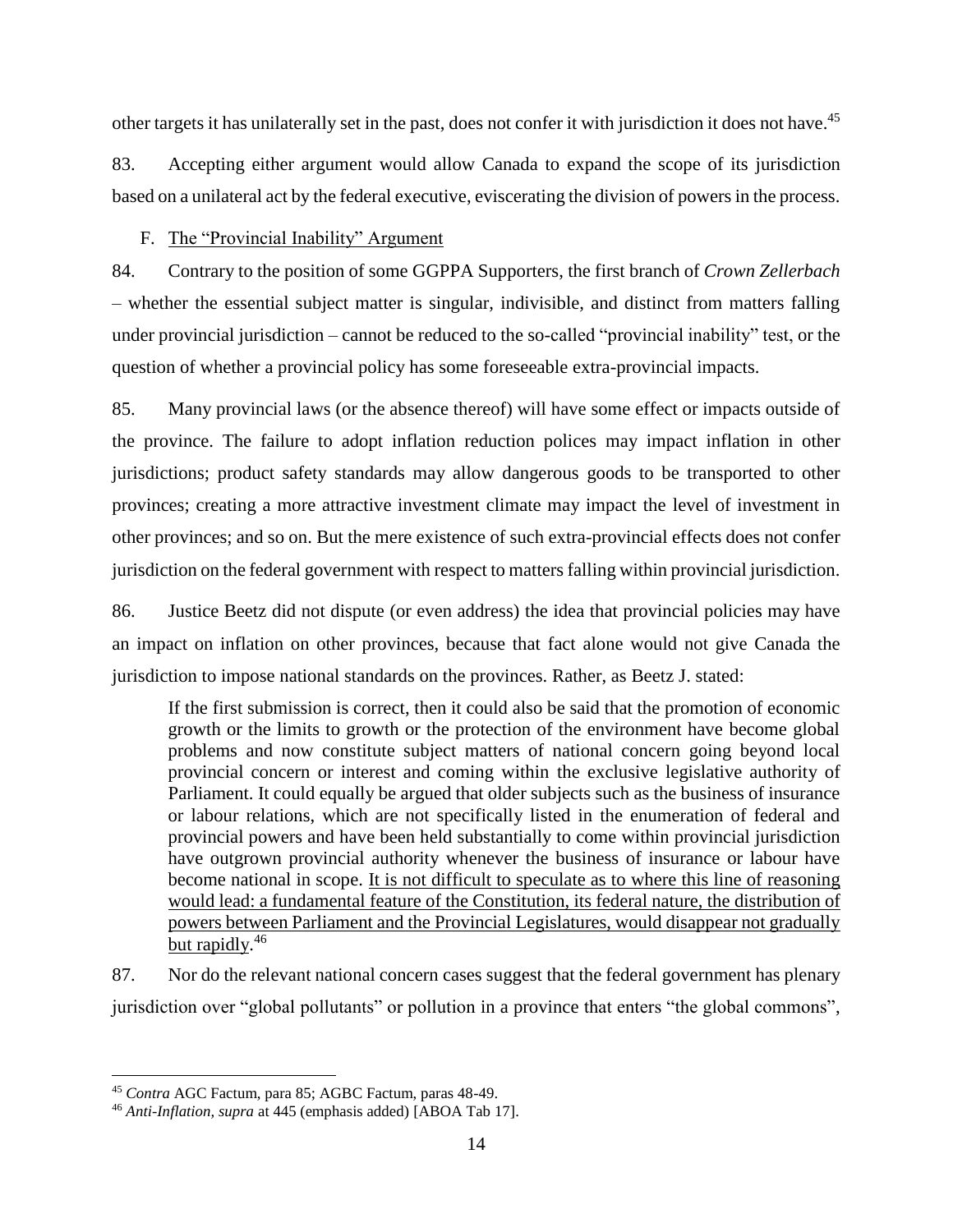as some GGPPA Supporters argue; $47$  again, the case law says the opposite.

88. In *Crown Zellerbach* itself, the Court was clear that it was "*not* simply the possibility or likelihood of the movement of pollutants across" boundaries (i.e. the extra-provincial impacts), but rather the impossibility of determining by visual observation in which jurisdiction a particular act of pollution was committed, that led to the finding that marine pollution was sufficiently indivisible so as to fall within the national concern branch.<sup>48</sup>

89. For the same reason, the Court acknowledged the fact that "the pollution of fresh waters will have a pollutant effect in the marine waters into which they flow" (i.e. an extra-provincial impact), but that did not bring freshwater pollution within a province under federal jurisdiction.<sup>49</sup>

90. Thus, the Court in *Crown Zellerbach* specifically rejected the idea that the mere existence of extra-provincial impacts is sufficient to demonstrate that the subject matter is indivisible or distinct from matters falling within provincial jurisdiction.

91. Rather, extra-provincial impacts may, in some circumstances, be an *indicia* of whether the matter is singular, indivisible, and distinct from matters of provincial jurisdiction; it may assist with that analysis, but is not the analysis itself, as the GGPPA Supporters effectively argue.

92. Properly understood, a provincial inability to regulate the matter in question is the corollary to the fact that the single, indivisible matter is subject to exclusive federal regulation. It is because the regulation of the indivisible subject matter necessarily falls outside of the jurisdiction of the provinces, and therefore requires a single national regulator, that the provinces are entirely unable to regulate it. That is clearly not the case here - the *GGPPA* specifically contemplates provincial regulation within the province, as long as the province meets Canada's policy standards.

93. Although the mere existence of extra-provincial impacts is clearly not sufficient to transfer jurisdiction over these matters to the federal government, it should be observed that the GGPPA Supporters point to no evidence demonstrating that any small difference between the anticipated reductions under Alberta's carbon pricing plan and Canada's proposed backstop carbon pricing plan will have any *tangible* impacts on other provinces, given the fact that neither Alberta nor

<sup>47</sup> See e.g. AGBC Factum, paras 59-63; AFN Factum, para 33.

<sup>48</sup> *Crown Zellerbach, supra*, para 38 [ABOA Tab 15].

<sup>49</sup> *Crown Zellerbach, supra,* para 39 [ABOA Tab 15]. And see para 36, where the Court emphasized that the *Interprovincial Cooperatives* case was not authority for the proposition that the extra-provincial impact of pollution was sufficient to establish an indivisible subject matter of national concern. *Contra* AGBC Factum, para 60.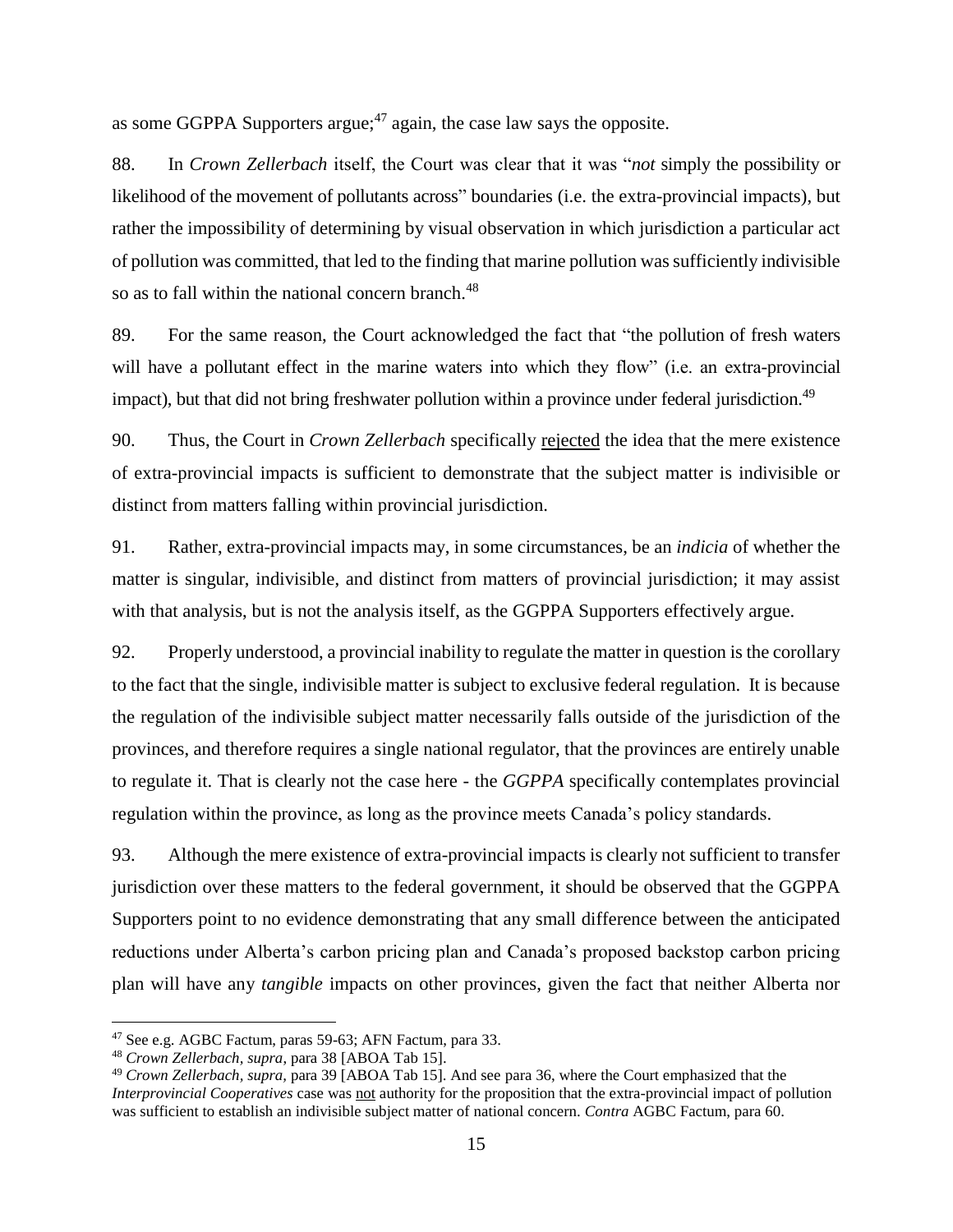Canada alone can prevent an inherently global problem like climate change. Nor have they attempted to prove that any marginal discrepancy could not be compensated for by *other* GHG emissions reductions policies, such as additional regulations or improvements in technology.

94. Ultimately, all jurisdictions in Canada agree on the importance taking urgent steps to reduce GHG emissions. But the fact that Canada thinks that it has a better policy solution to this global problem, and that it is a better judge of what policies are necessary or appropriate in the unique context of each province, does not give it jurisdiction to trample on the division of powers.

## G. The "Carbon Leakage" Argument

95. A number of the GGPPA Supporters argue that transferring supervisory jurisdiction to the federal government is necessary to avoid a different type of extra-provincial harm, specifically the risk of "carbon leakage" – i.e., the movement of businesses or production, and hence GHG emissions, from jurisdictions that impose a carbon price, like BC, to those that either do not impose a carbon price at all, or do not impose one of equal stringency.

96. First, as AGC concedes, the *GGPPA* does not even purport to create a single uniform carbon price across Canada,<sup>50</sup> as would be necessary to avoid any alleged 'carbon leakage' between the provinces resulting from different carbon prices. Rather, it gives Canada the power to set policy 'stringency' standards in relation to carbon pricing, which power is then transferred to federal cabinet to decide what those policy standards may be from time to time, and whether those policy standards are met by a province. The outcome is not one carbon price across Canada, but rather a smattering of different carbon prices, both within and between the provinces.

97. In any event, and despite the volumes of material tendered in this case, there is no tangible evidence that the failure of one provincial jurisdiction to adopt carbon pricing – much less the failure of a province to adopt the precise form and stringency of carbon pricing dictated by Canada – will harm any other province due to the phenomenon of "carbon leakage".

98. There has been no evidence tendered by AGC or AGBC that there has been "carbon leakage" between BC and any other Canadian jurisdiction, despite the fact that BC has had a carbon tax for over a decade, and other jurisdictions either do not have a carbon pricing policy, or

<sup>50</sup> AGC Factum, para 29.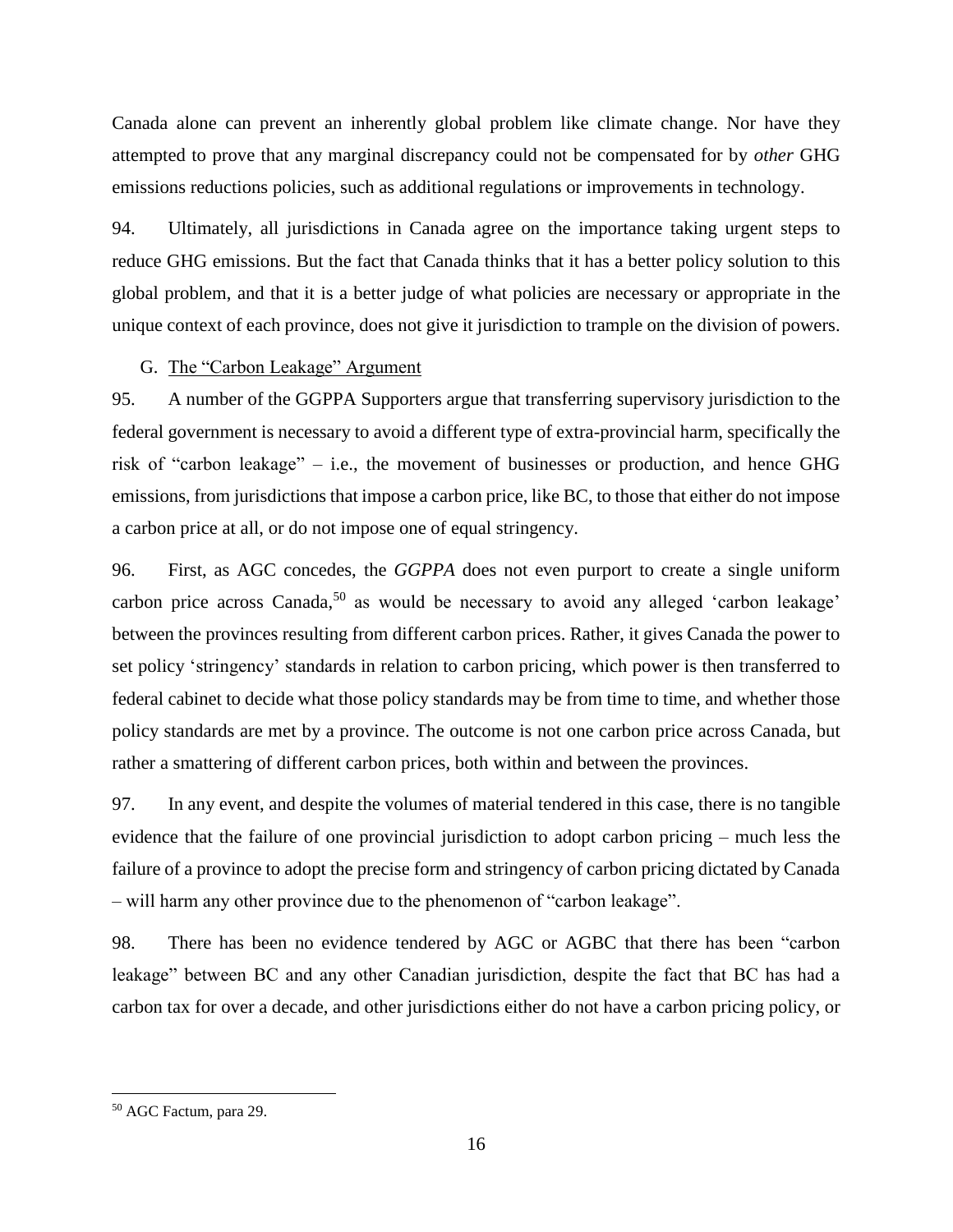do not have a carbon pricing policy that is of equal stringency.<sup>51</sup>

99. The only evidence pointed to by the GGPPA Supporters is AGBC's claim that the failure of other provinces to adopt GHG emissions pricing somehow impacted BC's cement industry, but the evidence it cites deals with *international* carbon leakage, not interprovincial carbon leakage.<sup>52</sup>

100. Canada's expert says that carbon leakage generally is not a significant problem, and to the extent that it is a problem, it can be addressed by the jurisdiction enacting the carbon pricing plan.<sup>53</sup> The Ecofiscal report cited by AGBC says the same thing: that competitiveness pressures only exist in "a few sectors, representing a small share of total provincial economic activity", and that provincial "governments can design the carbon pricing policy to address these challenges".<sup>54</sup>

101. Notably, AGBC has not explained how or whether it has attempted to modify its carbon pricing policy to ensure its effectiveness or avoid the harms its policy is allegedly causing its own producers. That is, of course, BC's choice to make. But its choice to design its policy in a manner that does not mitigate these alleged impacts does not then give Canada jurisdiction to force Alberta (or any other province) to compensate for the impact of BC's policy decisions.

102. And that is the whole point – just as BC has the jurisdiction to adopt the policies it considers best within its jurisdiction, Alberta needs to have carbon pricing policies that are responsive to the industries that it is regulating, both in order to maximize the effectiveness of its GHG emissions policies and avoid unnecessary harms to its population.

103. While the number of industries vulnerable to carbon leakage may be small in most regions of the country, it is significantly higher in Alberta. For instance, Ecofiscal suggests that under a \$60 per tonne carbon price, 28% of Alberta's economy is exposed to competitiveness pressures, compared with merely 3% of BC's economy.<sup>55</sup> Alberta needs to be able to take these unique

<sup>&</sup>lt;sup>51</sup> Although AGBC submits in its legal argument that, without a national approach dictated by Canada, BC's policy would be rendered "ineffective" (AGBC Factum, para 72), both Canada and BC rely heavily on the impact of BC's carbon pricing policy over the years to say that carbon pricing is effective.

<sup>&</sup>lt;sup>52</sup> See AGBC Factum, para 13; IETA Factum, para 13, 46. In support of its claim of interprovincial carbon leakage in BC's cement industry, AGBC relies only on a draft, unpublished paper from a PhD student at UC, Santa Barbara marked "Draft – Do not cite or circulate". That report notes changes in BC's imports and exports of cement from the world and the US. It makes no findings of any change in BC's interprovincial imports or exports of cement. Affidavit of Olivia Lindokken, Exhibit 1, Affidavit of Tim Lesiuk ("**Lesiuk Affidavit**"), Ex. K [Record of the Attorney General of BC ("**BCR**"), at BC250-275].

<sup>53</sup> Expert Report of Nicholas Rivers, Ex. E, at 16-17 [CR, R1223-1224].

<sup>54</sup> Lesiuk Affidavit, Ex. J, at i, 17-18 [BCR, BC227, BC245-246], cited in AGBC Factum, para 13.

<sup>55</sup> Lesiuk Affidavit, Ex. J, at 8, 15 [BCR, BC236, 243]. See also AG Alberta Factum, paras 78-82.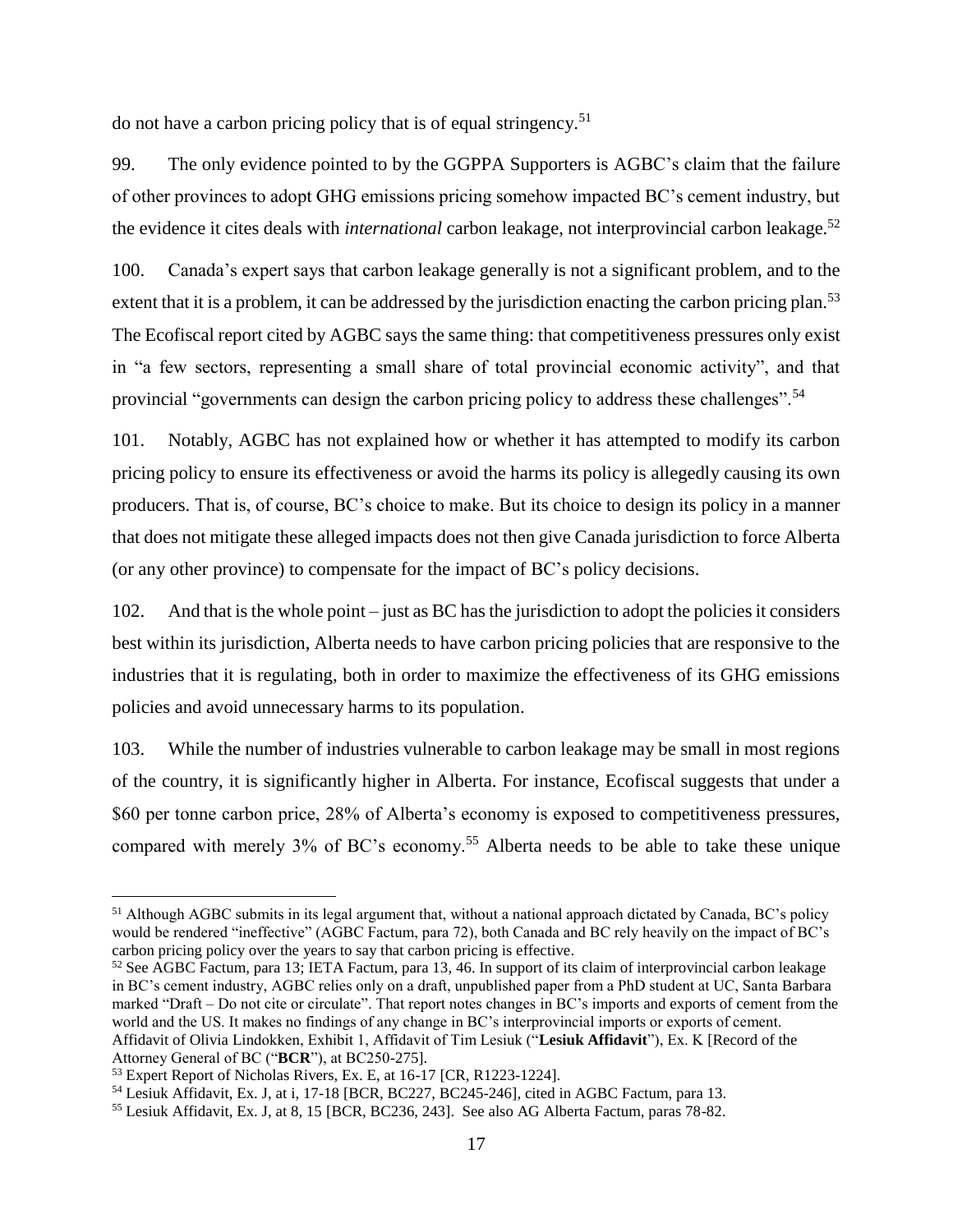circumstances into account in designing its GHG reductions policies, including carbon pricing.

104. Overall, far from demonstrating a provincial inability to regulate the matter in question, if anything, the evidence shows that there is a *federal* inability to fully and comprehensively account for the unique circumstances, situations, and needs in each jurisdiction. As Alberta's affiant explains, Alberta is able to take into account the specific needs of the specific industries in Alberta, even down to the facility-by-facility level:

So Alberta has faced a pretty unique challenge around rapidly growing economy. About 55 percent of our emissions come from large industrial emitters, which is unique relative to other jurisdictions in Canada… And so we've catered our regulatory approach towards driving performance improvement at those facilities…

And important consideration for Alberta is that a lot of our trade isn't east, west. It's north, south. And so we're constantly looking at the competitiveness of our industry relative to the U.S. and other global markets. I mean, we've got facilities in industry that are competing against -- you know, we've got a carbon black facility in Southern Alberta that competes against a facility in Africa. So it's not just -- it's not just a matter of even north, south. It's understanding the context globally and how that's changing... $^{56}$ 

105. The federal government is unable to determine what policy balance works best within each jurisdiction given the vast amount of social and economic diversity across the country, and the fact that all of the policy levers in relation to the reduction of GHG emissions in the provinces otherwise fall to the provinces. That is why, under our federal system, the provinces have jurisdiction over aspects of this matter touching on local transportation, facilities, and industries.

106. This does not create a "gap" or "legal vacuum", much less "a gaping hole", in the division of powers,  $57$  any more than the absence of a federal power to impose national minimum policy standards in any other areas of provincial jurisdiction leaves a gap in the division of powers. It is simply a recognition of the fact that no party in this case disputes: that the provinces have the jurisdiction to regulate the sources of GHG emissions within the provinces.

## **III. REPLY TO OTHER HEADS OF POWER**

 $\overline{a}$ 

107. AGC and AGBC rely solely on the national concern branch of POGG to uphold the *GGPPA,* and appear to concede that the *GGPPA* cannot be upheld under any other head of power. However, as other interveners have raised other heads of power, they are briefly addressed below.

<sup>56</sup> Savage Transcript, pp. 18 (line 23) to 19 (line 2, 4-6); 173 (line 16) to 174 (line 2).

<sup>57</sup> See AGBC Factum, at paras 27, 72; AGC Factum, at para 95; CPHA Factum, at para 31.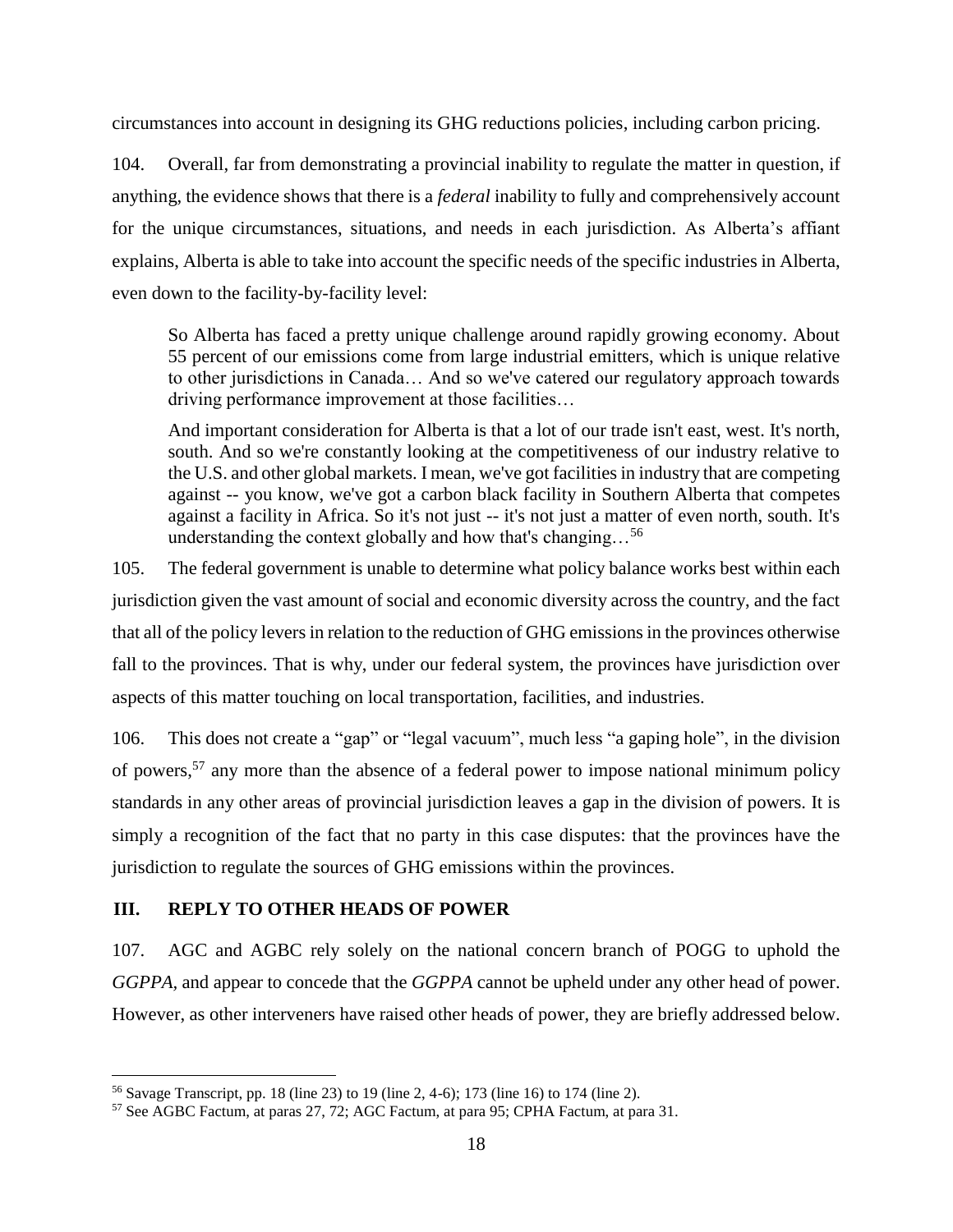### A. Emergency Power

108. The POGG emergency power is both extreme and drastic, because it allows Canada to act "without regard to the ordinary division of legislative power under the Constitution".<sup>58</sup> Therefore, the power is strictly limited to "partial and *temporary*" deviations, in the clear expectation that the country will soon revert to the ordinary division of powers.<sup>59</sup>

109. This key requirement of the emergency power does not exist with respect to the *GGPPA*. The need to reduce GHG emissions is not an "inherently temporary" or "short term" objective. Rather, as found by the Saskatchewan majority, "the factual record before the Court cannot sustain a view that the climate change challenge is in any way short run or that the *Act* is intended to have, or is expected to have, a life of limited duration", and indeed, "Canada does not suggest the *Act* will operate in anything other than an indefinite or long-term timeframe".<sup>60</sup>

110. While climate change is recognized by all parties as being a matter of pressing concern, it is not a temporary problem, and the *GGPPA* is not temporary legislation that can be upheld using the emergency branch of the POGG power.

111. Nor should the various POGG powers be read "synergistically" or "cumulatively", as ACFN argues,<sup>61</sup> such that the Court should find, despite *none* of the relevant constitutional standards being met on their own terms, that the federal government has jurisdiction anyway. This attempt to circumvent the authorities would create an enormous amount of confusion and uncertainty in the division of powers, and it should be rejected.

### B. Criminal Law and Trade and Commerce Power

112. Alberta adopts the submissions of Attorney General of Ontario ("**AGO**") regarding the general trade and commerce power. The fact that the *GGPPA* has economic impacts and uses market mechanisms is "wholly incidental to the core purpose and effect of the Act", which is to regulate for an environmental, not an economic, purpose.<sup>62</sup> It therefore cannot be supported using the general trade and commerce power.

113. Similarly, Alberta adopts AGO's submissions in relation to the claims that the *GGPPA* fall

<sup>58</sup> DSF Factum, para 28, citing *Crown Zellerbach, supra*, para 57 [ABOA Tab 15].

<sup>59</sup> *Anti-Inflation, supra* at 427, 437, 461 [ABOA Tab 17]; *Crown Zellerbach, supra,* para 33 [ABOA Tab 15].

<sup>60</sup> *SKCA Decision, supra* at para 202 [ABOA Tab 21].

<sup>61</sup> ACFN Factum, paras 32-41.

<sup>62</sup> *SKCA Decision*, *supra* at para 171-172 [ABOA Tab 21].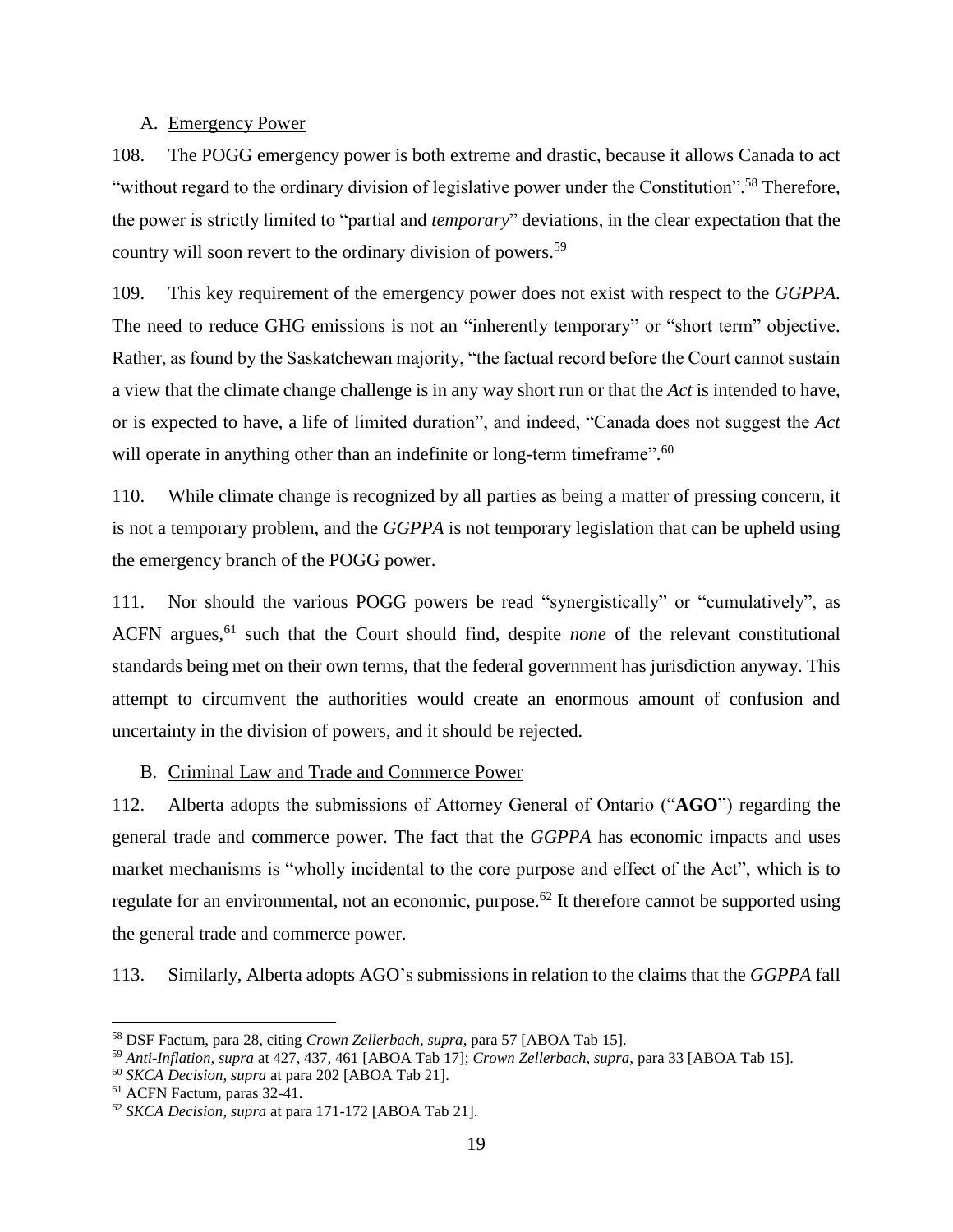within the criminal law power. While the *GGPPA* contains administrative penalties for failing to comply with the regulatory scheme, those penalties result from a failure to comply with the regulatory scheme, not with a breach of a prohibition against emitting GHGs. <sup>63</sup>

114. If all that was necessary to bring legislation within the criminal law power was the inclusion of enforcement mechanisms in a statute, there would be no limit to the federal government's ability to regulate any matter or impose its policy preferences in areas of provincial jurisdiction.

## C. Sections 7 and 35 of the Constitution Act, 1982

 $115.$ A number of GGPPA Supporters appear to suggest that s. 7 gives Canada jurisdiction to enact the GGPPA.<sup>64</sup> This argument can be fully answered by s. 31 of the Charter, which states that "(n) othing in this Charter extends the legislative powers of any body or authority". Similarly, section 35 does not confer upon Canada legislative jurisdiction that it does not otherwise possess.

And as the Saskatchewan majority held,<sup>65</sup> it is not possible to deal with the submissions 116. of the interveners AFN and AFCN regarding s. 35 in the context of a reference such as this. Any claims regarding Canada's or Alberta's constitutional obligations to First Nations under s. 35 should be addressed in a separate proceedings with fully developed factual records on these points.

## ALL OF WHICH IS RESPECTFULLY SUBMITTED THIS 25<sup>th</sup> DAY OF NOVEMBER BY

 $For:$  $\&$ 

Benjamin J. Oliphant

L. Christine Enns. O.C Martin &

Steven Dollansky

Counsel for the Attorney General of Alberta

<sup>&</sup>lt;sup>63</sup> SKCA Decision, supra at para 198 [ABOA Tab 21].

<sup>&</sup>lt;sup>64</sup> CJ Factum, paras 30-40; CPHA Factum, para 15.

<sup>&</sup>lt;sup>65</sup> SKCA Decision, supra at para 203 [ABOA Tab 21].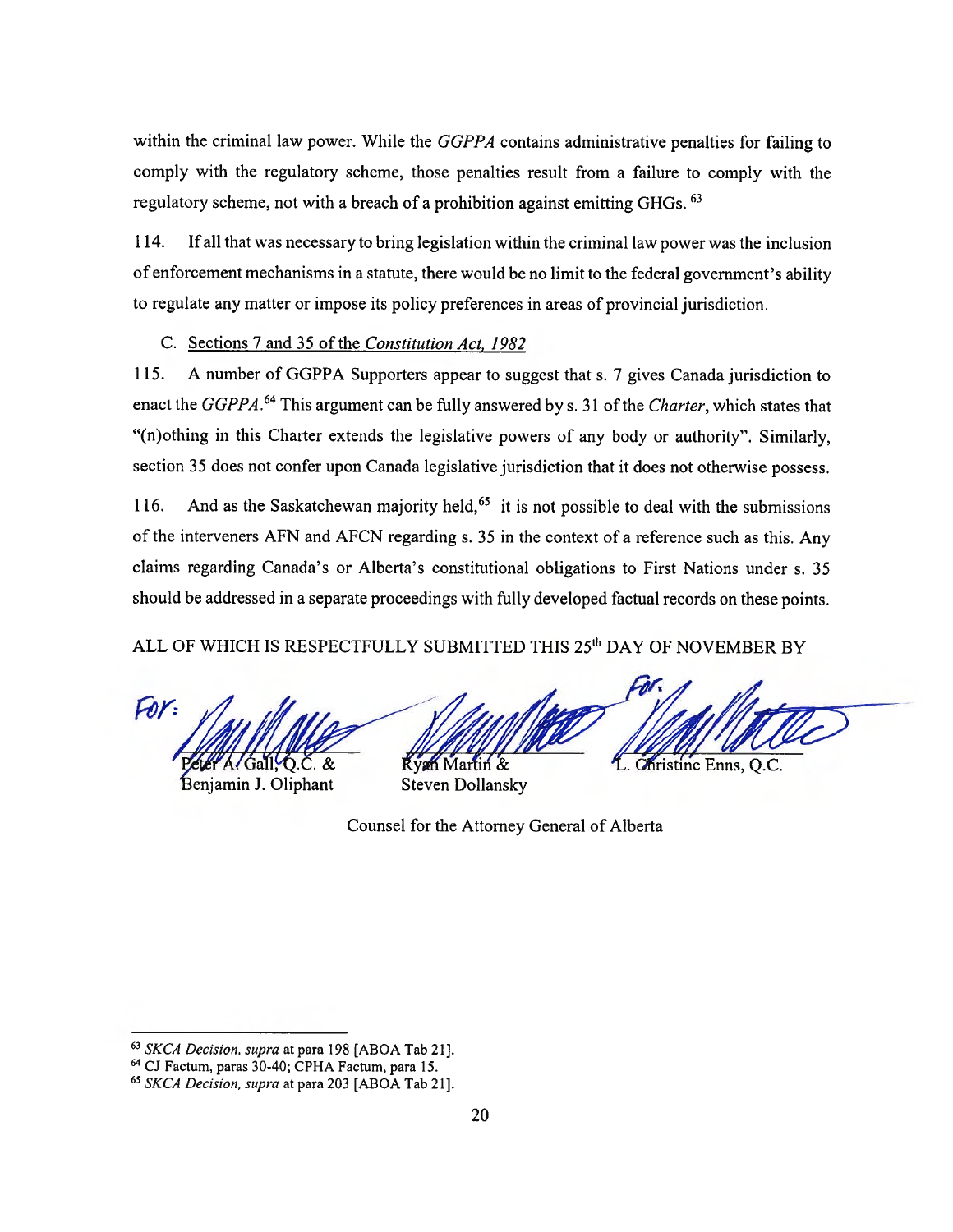# **Table of Authorities**

# **Decisions**

| 114957 Canada Ltee (Spraytech, Societe d'arrosage) v. Hudson (Town),                                                                                               |  |
|--------------------------------------------------------------------------------------------------------------------------------------------------------------------|--|
| Bell Canada v. Quebec (Commission de la Sante et de la Securite                                                                                                    |  |
|                                                                                                                                                                    |  |
| Friends of the Oldman River Society v. Canada (Minister of Transport),                                                                                             |  |
| Johannesson v. Municipality of West St. Paul, [1952] 1 S.C.R. 292 V. 1, TAB 5                                                                                      |  |
| Mikisew Cree First Nation v. Canada (Governor General in Council),                                                                                                 |  |
|                                                                                                                                                                    |  |
| Ontario Hydro v. Ontario (Labour Relations Board), [1993] 3 SCR 327  V. 1, TAB 8                                                                                   |  |
| Ontario Liquor License Case (Re), [1896] J.C.J. No. 1 (sub nom Attorney<br>General for Ontario v. Attorney General for the Dominion, [1896] A.C. 348)  V. 1, TAB 9 |  |
|                                                                                                                                                                    |  |
| Quebec (Attorney General) v. Canada (Attorney General), 2015 SCC 14  V. 1, TAB 10                                                                                  |  |
| Quebec (Attorney General) v. Canadian Owners and Pilots Association,                                                                                               |  |
|                                                                                                                                                                    |  |
| Quebec (Commission des droits de la personne et des droits de la jeunesse)                                                                                         |  |
|                                                                                                                                                                    |  |
|                                                                                                                                                                    |  |
|                                                                                                                                                                    |  |
|                                                                                                                                                                    |  |
|                                                                                                                                                                    |  |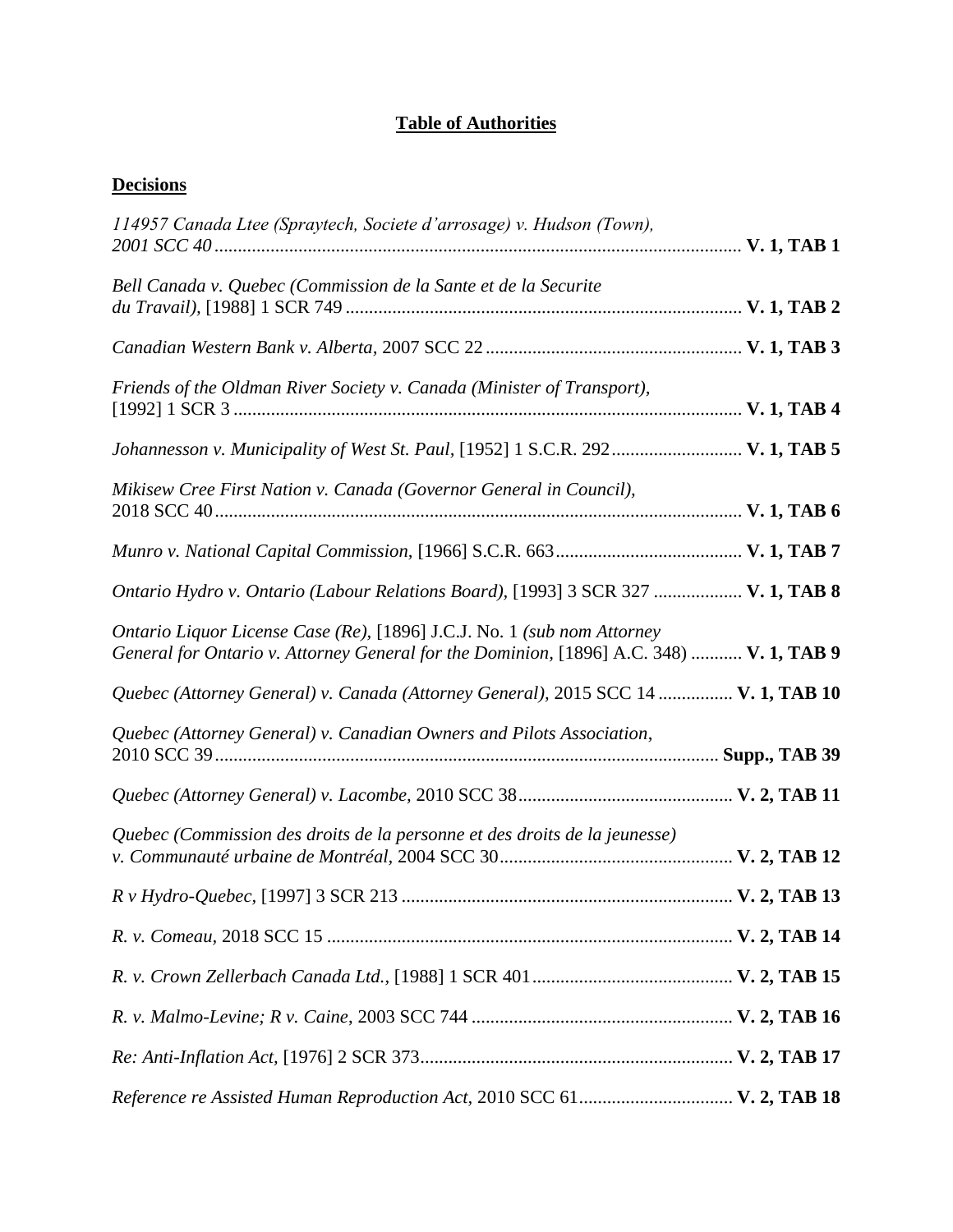| Reference re Employment Insurance Act (Can.), ss. 22 and 23, 2005 SCC 56 V. 2, TAB 19                                                                                                                          |  |
|----------------------------------------------------------------------------------------------------------------------------------------------------------------------------------------------------------------|--|
| Reference re Greenhouse Gas Pollution Pricing Act, 2019 ONCA 544 V. 3, TAB 20                                                                                                                                  |  |
| Reference re Greenhouse Gas Pollution Pricing Act, 2019 SKCA 40 V. 3, TAB 21                                                                                                                                   |  |
| Reference re: Liquor License Act of 1877 (Ont.), [1883] J.C.J. No. 2                                                                                                                                           |  |
| Reference re Pan-Canadian Securities Regulation, 2018 SCC 48 V. 3, TAB 23                                                                                                                                      |  |
|                                                                                                                                                                                                                |  |
|                                                                                                                                                                                                                |  |
| Reference re: Weekly Rest in Industrial Undertakings Act (Can.),<br>[1937] J.C.J. No. 5 (sub nom Attorney-General for Canada v.<br>Rogers Communications Inc. v. Châteauguay (City), 2016 SCC 23  V. 4, TAB 27 |  |
| Trial Lawyers Association of British Columbia v. British Columbia                                                                                                                                              |  |
| <b>Secondary Sources</b>                                                                                                                                                                                       |  |
| Bélanger, A, "Canadian Federalism in the Context of Combatting                                                                                                                                                 |  |
| LeClair, J, "The Elusive Quest for the Quintessential National Interest"                                                                                                                                       |  |
| Lederman, WR, "Unity and Diversity in Canadian Federalism: Ideals                                                                                                                                              |  |
| Lysyk, K, "The Constitutional Reform and the Introductory Clause                                                                                                                                               |  |

| Meekison, JP, RJ Romanow, WD Moull, Origins and Meaning of |  |
|------------------------------------------------------------|--|

of Section 91: Residual and Emergency Law-Making Authority" (1979)

| $m_{\rm U}$ and $n_{\rm V}$ , in Nomanow, $m_{\rm U}$ inoun, Origins and incannized |  |
|-------------------------------------------------------------------------------------|--|
| Section 92A: The 1982 Constitutional Amendment on Resources                         |  |
|                                                                                     |  |
|                                                                                     |  |
| Monahan, PJ, B Shaw, and P Ryan, Constitutional Law, 5th ed (Toronto:               |  |
|                                                                                     |  |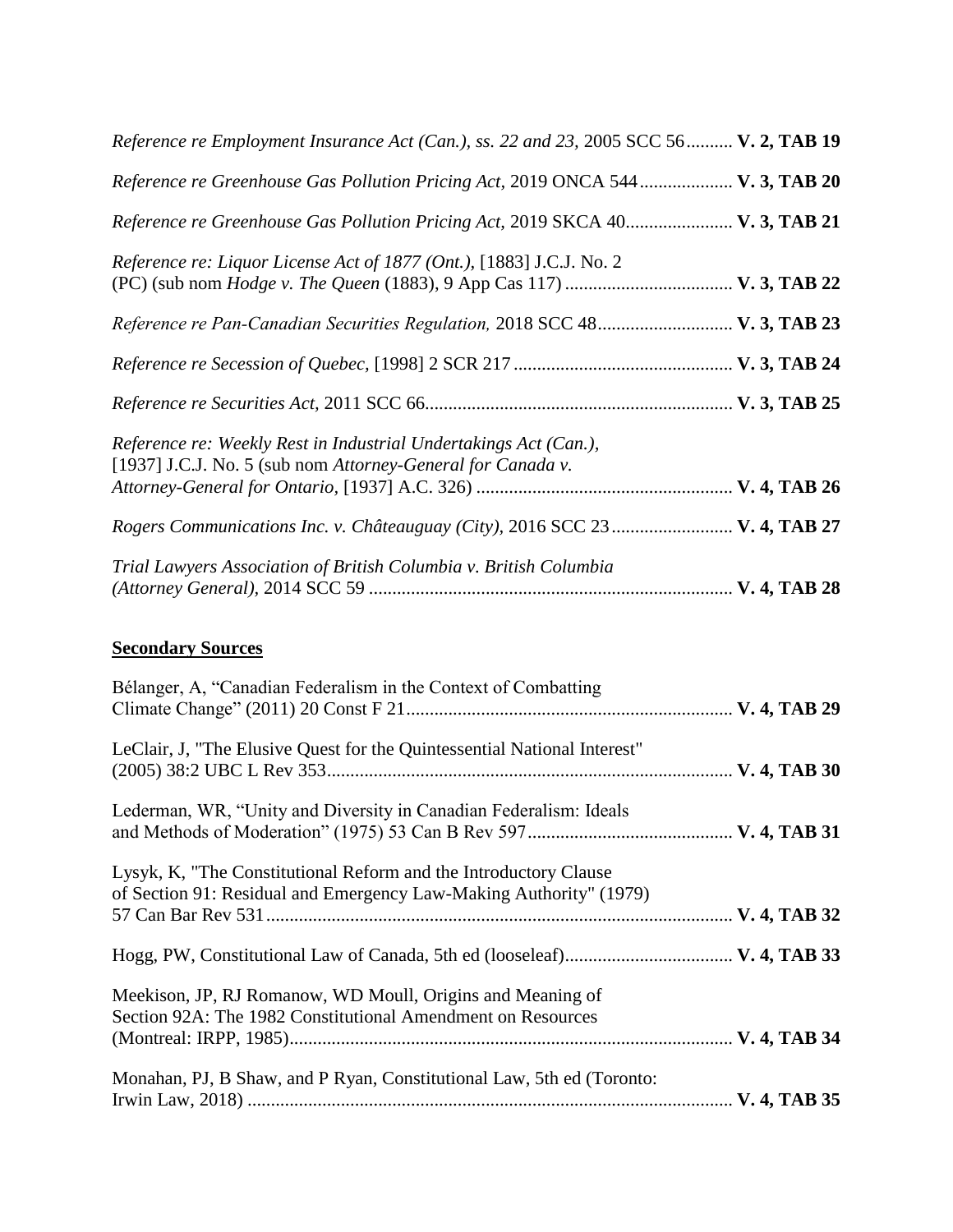| Moull, WD, "Natural Resources and Canadian Federalism: Reflections |  |
|--------------------------------------------------------------------|--|
| Newman, D, "Changing Division of Powers Doctrine and the Emergent  |  |
| Newman, D, "Federalism, Subsidiarity, and Carbon Taxes" (2019) 82  |  |
| Schwartz, BP, "The Constitutionality of the Federal Carbon Pricing |  |